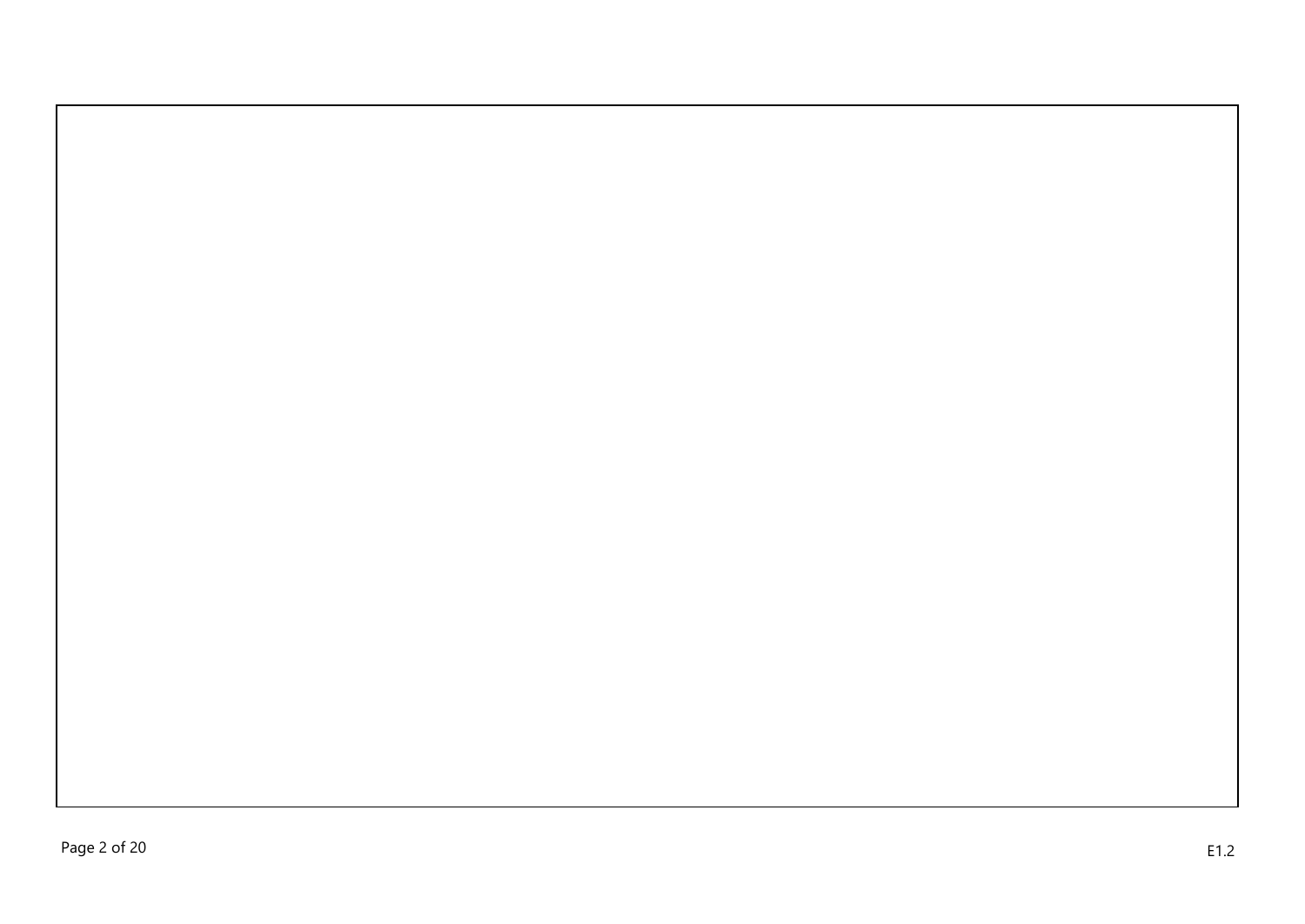| #               | Island      | House Name         | Name                 | Sex | National ID | ، ه ، ره<br>مره برگ                    | يترمثر                                                                                                                                                                                                                           |
|-----------------|-------------|--------------------|----------------------|-----|-------------|----------------------------------------|----------------------------------------------------------------------------------------------------------------------------------------------------------------------------------------------------------------------------------|
| R. Alifushi     |             |                    |                      |     |             |                                        |                                                                                                                                                                                                                                  |
|                 | R. Alifushi | Aadhaige           | Adam Ali             | M   | A043893     | پژمری                                  | أرمزو أربح                                                                                                                                                                                                                       |
| $\overline{2}$  | R. Alifushi | Aashaan            | Hassan Ali           | M   | A101876     | پر مئر مر<br>مرشتر سر                  |                                                                                                                                                                                                                                  |
| 3               | R. Alifushi | Aashaan            | Adam Zihufaan        | M   | A153266     | ر<br>مرڪسمبر                           | وره پروژه                                                                                                                                                                                                                        |
| $\vert 4$       | R. Alifushi | Aazaadhuge         | Hawwa Easa Fulhu     | F   | A010112     | ا پر بر و بر<br>اور پنج تعری           | ره په سورو<br>  پروگو په سورو                                                                                                                                                                                                    |
| 5               | R. Alifushi | Aazaadhuge         | Ahmed Easa Fulhu     | M   | A054485     | ږ د د د<br>د پخ تر پ                   | ره رو په دوو<br>مدونر په دور                                                                                                                                                                                                     |
| $6\overline{6}$ | R. Alifushi | Afzaa              | Fathimath Gasim      | F   | A058528     | لروبح                                  | وَجودَ قَوْسِرْدُ                                                                                                                                                                                                                |
| 7               | R. Alifushi | Alivaage           | Ameena Abdul Rahman  | F   | A162052     | پروژه                                  | 72010701 271                                                                                                                                                                                                                     |
| 8               | R. Alifushi | Alivaage           | Mariyam Zahida       | F   | A162053     | پروژه                                  | رەرە ئېرىگە                                                                                                                                                                                                                      |
| 9               | R. Alifushi | Alivaage           | Abdul Hameed Abdulla | M   | A162054     | ر<br>د وو د                            | رە دەبروتر مەھىراللە                                                                                                                                                                                                             |
| 10              | R. Alifushi | Alividhuvaruge     | Ahmed Mohamed        | M   | A065441     | اړو وروه <del>ده</del><br>سرر          | ג סגב בגסגב<br>הגבע בגהבע                                                                                                                                                                                                        |
| 11              | R. Alifushi | Alividhuvaruge     | Shareefa Ali         | F   | A244708     | ړ ده ور د ،<br>د نرمه نرو              | خنيرتى الكامي                                                                                                                                                                                                                    |
| 12              | R. Alifushi | Andhaleebuge       | Nasiha Hussain       | F   | A163120     | ر عر تر د د ؟<br>ما شر تر تر ه د       | شب شركت بالمستهر مثل                                                                                                                                                                                                             |
| 13              | R. Alifushi | Asrafeege          | Ahmed Abdul Rahman   | M   | A082600     | ىز س <sup>9</sup> ىئرى <sub>ۋ</sub> ئ  | ره ر د ده ده د ه ده و ه<br>م.پروتر م. م. د. برپروتر                                                                                                                                                                              |
| 14              | R. Alifushi | Asrafeege          | Mohamed Abdul Rahman | M   | A162101     | ئەس <sup>ىم</sup> ئىرىپ <sup>ى</sup>   | ر ٥ ٥ ٥ ٥ ٥ ٥ ٠<br>۵ ۵ تو۵ بوبر <del>و</del> س<br>و ر ه ر د<br>تر پر ژ تر                                                                                                                                                        |
| 15              | R. Alifushi | Athireege          | Ahmed Niyaz          | M   | A070149     | ر<br>مرموسری                           | נים ניבי היות בים.<br>הגבות התוקשים                                                                                                                                                                                              |
| 16              | R. Alifushi | Athireege          | Moosa Niyaz          | M   | A070150     | ر<br>د حومور                           | اتر شهر میں مرکز کے مقدم میں تھے اور ان کے مقدم کے مقدم کے مقدم کے مقدم کے مقدم کے مقدم کے مقدم کے مقدم کے مقد<br>مقدم کی مقدم کے مقدم کے مقدم کے مقدم کے مقدم کے مقدم کے مقدم کے مقدم کے مقدم کے مقدم کے مقدم کے مقدم کے مقدم ک |
| 17              | R. Alifushi | Athireege          | Khadeeja Moosa       | F   | A242368     | ر<br>د حومور                           | زَمِرِةٌ حُمْ ثُمَّ                                                                                                                                                                                                              |
| 18              | R. Alifushi | Athireege          | Aminath Maisa Niyaz  | F   | A243484     | ر<br>د حومورځ                          | أأوسكم وأرث سرائع                                                                                                                                                                                                                |
| 19              | R. Alifushi | Bahaaruge          | Abdul Rasheed Ali    | M   | A048710     | ر پر د ،<br>ن <i>ن تر</i> بوي          | ره وه د شوتر گرم                                                                                                                                                                                                                 |
| 20              | R. Alifushi | Bahaaruge          | Ali Sulaiman         | M   | A162096     | ر پر و ،<br>ن <i>خ</i> تر <sub>ک</sub> | أرسم ستخدر ومحمد                                                                                                                                                                                                                 |
| 21              | R. Alifushi | Bahaaruge          | Yoosuf Ali           | M   | A162098     | ر بر و ،<br>ن <i>ه ر</i> گری           | دو حره<br>مرگ<br>ەتىر                                                                                                                                                                                                            |
| 22              | R. Alifushi | Bahaaruge          | Shareefa Ali         | F.  | A162099     | ر پر د ،<br>ن <i>ه ر</i> بر د          | شَهَرِزٌ - رَمِ                                                                                                                                                                                                                  |
| 23              | R. Alifushi | <b>Beach House</b> | Adam Mohamed         | M   | A153418     | $\frac{1}{2}$                          | برره در در د<br>مرکز د برمارد                                                                                                                                                                                                    |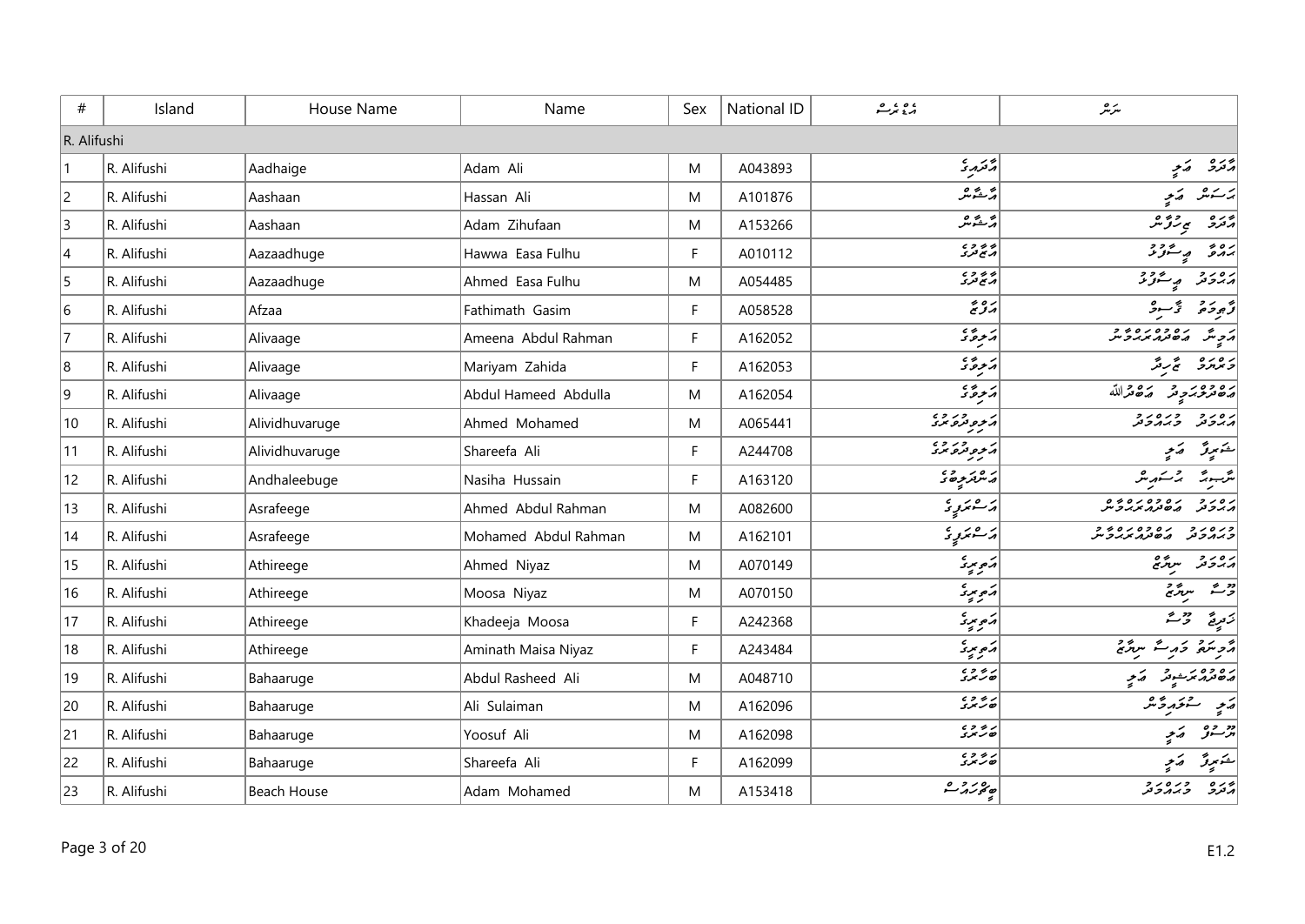| 24 | R. Alifushi | <b>Beach House</b>    | Ahmed Mohamed         | M           | A163173 | ە ئۇ ئەرمىگە                    | ورەر د<br><i>دى</i> رمەتر<br>بر 2 د تر<br>م <i>ر</i> بر <del>د</del> تر                                                                                       |
|----|-------------|-----------------------|-----------------------|-------------|---------|---------------------------------|---------------------------------------------------------------------------------------------------------------------------------------------------------------|
| 25 | R. Alifushi | <b>Beach House</b>    | Mohamed Ali           | M           | A249080 | ە ئۇ ئەرمىگە                    | دره رو پر کر                                                                                                                                                  |
| 26 | R. Alifushi | <b>Beach House</b>    | Fathimath Rasheeda    | F           | A249082 | ە <i>ئادىر مى</i> ر             | أزُّمُوحَامُ الْمَسْبِعْدُ                                                                                                                                    |
| 27 | R. Alifushi | <b>Beach House</b>    | Aminath Shahuna       | F           | A249083 | ە ئەجرىر مەر                    | أرمره<br>ىشە <i>ر ئى</i> گر                                                                                                                                   |
| 28 | R. Alifushi | <b>Beauteen House</b> | Adam Abdul Rahman     | M           | A138729 | ە مەھ بىر <i>بەر 2</i>          | پره ره ده ده په و.<br>منرچ مان ترمر ترمر                                                                                                                      |
| 29 | R. Alifushi | <b>Beauteen House</b> | Fathimath Yoosuf      | $\mathsf F$ | A246169 |                                 | أو بر د دو ده                                                                                                                                                 |
| 30 | R. Alifushi | <b>Beauteen House</b> | Latheefa Abdul Rahman | $\mathsf F$ | A246173 | ە مەھ بىر <i>كەن</i> گە         | تزېږ ده ده ده د د                                                                                                                                             |
| 31 | R. Alifushi | <b>Beauteen House</b> | Shameema Abdul Rahman | F           | A246176 | <br>  ص رحم مركز المراجع        | ر ه وه ر ه د و<br>پره تربر تر تر تر<br>شکو و گر                                                                                                               |
| 32 | R. Alifushi | <b>Blue Heaven</b>    | Ali Moosa             | M           | A150130 | ه دوی ر ه<br><i>ه مور</i> ه مگر | ړې د په                                                                                                                                                       |
| 33 | R. Alifushi | <b>Blue Heaven</b>    | Fathimath Fayaza      | $\mathsf F$ | A249160 | ه دوی ر ه<br><i>ه محر ر ه</i> ر | وتموضى وتراث                                                                                                                                                  |
| 34 | R. Alifushi | Bulaasaage            | Khadeeja Mohamed      | F           | A244357 | ە ئۆشىي                         | کر تعریج<br> <br>مربع<br>و ره ر د<br><i>د ب</i> رگرفر                                                                                                         |
| 35 | R. Alifushi | Bulaasaage            | Shadiya Mohamed       | F           | A244361 | ە ئۇشۇ ئ                        | ڪ <sup>و</sup> نز ۾<br>ورەر د<br><i>دى</i> رگەر                                                                                                               |
| 36 | R. Alifushi | Bulaasaage            | Ibrahim Afeef         | M           | A244364 | ە ئۇشۇ ئ                        | ג <i>ּ</i> פּֿ <i>ג'רַ</i> ג <sup>ָ</sup> נֶ                                                                                                                  |
| 37 | R. Alifushi | Cactus                | Abbas Abdul Gayoom    | M           | A085226 | <i>، ۽ ۽ ڪ</i>                  | 020102010 02010                                                                                                                                               |
| 38 | R. Alifushi | Cactus                | Aminath Abbas         | F           | A163121 | يزءٍ په                         | ה היה החשב                                                                                                                                                    |
| 39 | R. Alifushi | Cactus                | Fathimath Ibrahim     | F           | A247610 | تزء کا ج                        | و دو ره پر د                                                                                                                                                  |
| 40 | R. Alifushi | Cactus                | Mohamed Abbas         | M           | A247621 | 2.600                           | ورەرو رەپرە                                                                                                                                                   |
| 41 | R. Alifushi | Cactus                | Hussain Saeed         | M           | A247624 | <i>، ۽ ۽ ڪ</i>                  | يز سكهر شركته مسكر كما يكر                                                                                                                                    |
| 42 | R. Alifushi | Cactus                | Aishath Abbas         | F           | A247627 | تزءضه                           | $\overset{\circ}{\sim} \overset{\circ}{\circ} \overset{\circ}{\sim} \overset{\circ}{\sim} \overset{\circ}{\circ} \overset{\circ}{\sim} \overset{\circ}{\sim}$ |
| 43 | R. Alifushi | Cactus                | Ahmed Saeed           | M           | A255636 | 2.600                           | أرور والمستهدر                                                                                                                                                |
| 44 | R. Alifushi | Chanbeyleege          | Ahmed Naseer          | M           | A161984 | ىمەستەم تەر<br>ئ                | دەرو سەرچە                                                                                                                                                    |
| 45 | R. Alifushi | Chanbeyleege          | Moosa Mohamed         | M           | A161985 | ىمەستەم تەر<br>ئ                | ووقع وره د و                                                                                                                                                  |
| 46 | R. Alifushi | Chanbeyleege          | Abdul Muhaimin Moosa  | M           | A161986 | كوس تقوير                       |                                                                                                                                                               |
| 47 | R. Alifushi | Chanbeyleege          | Aminath Wishaha       | F           | A161987 | ى<br>كۆس <sub>تە ت</sub> ور     | أأدمره ويثبر                                                                                                                                                  |
| 48 | R. Alifushi | Chanbeyleege          | Maala Moosa           | F           | A243260 | كوسكة وء                        | وَوَ وَسَدُ                                                                                                                                                   |
| 49 | R. Alifushi | Daisymaage            | Mahmood Yoosuf        | M           | A057104 | ړ،<br>٤ مې تر د                 | ر ס כב כ ב כ ס<br>כ ג כ ב ת                                                                                                                                   |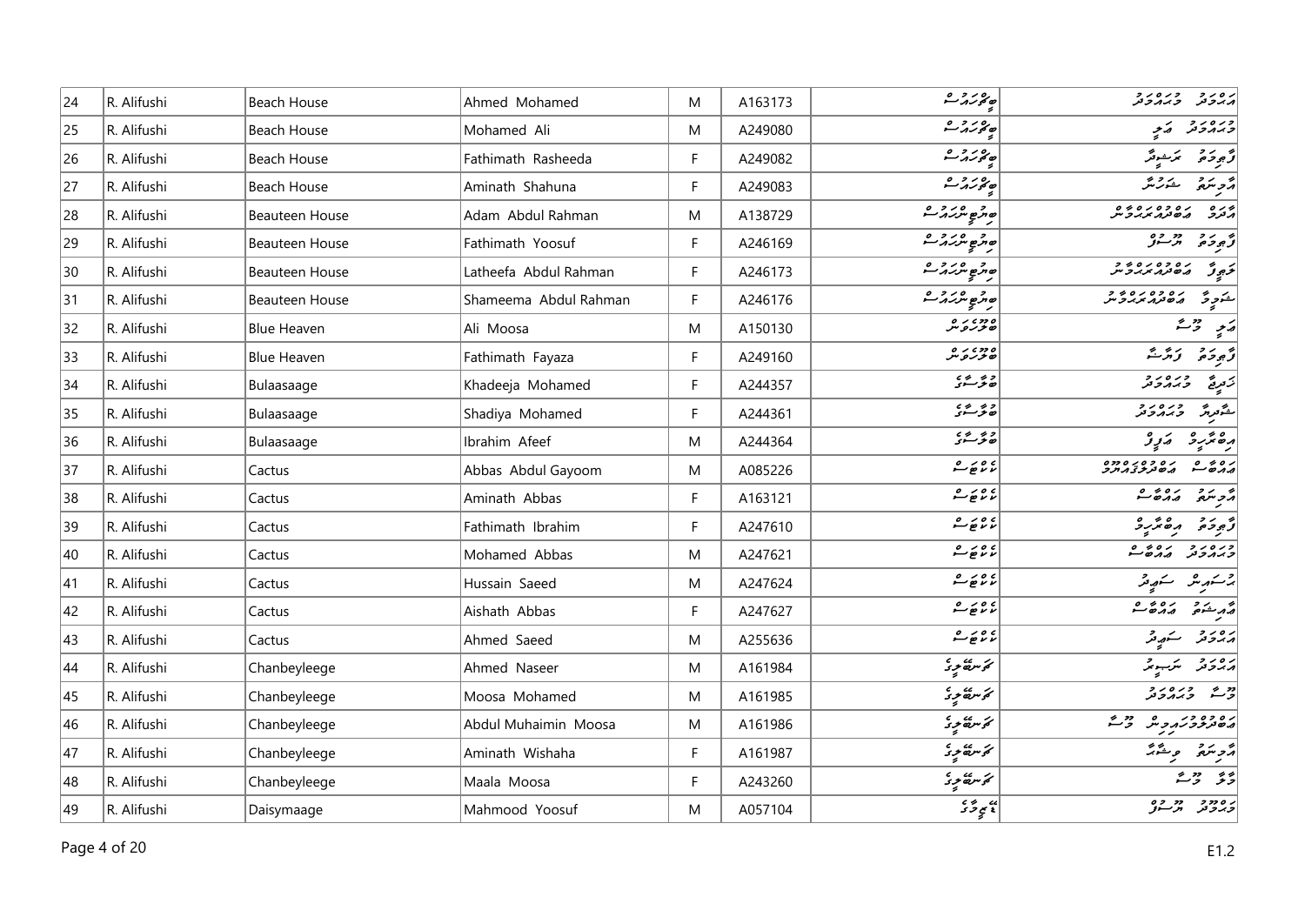| 50 | R. Alifushi | Dh. Aage       | Sanfa Hussain        | F         | A245074 | ور گری<br>لود گری                             | سەتلەر بر ئەسەتلە                             |
|----|-------------|----------------|----------------------|-----------|---------|-----------------------------------------------|-----------------------------------------------|
| 51 | R. Alifushi | Dhekunuge      | Moosa Mahamood       | ${\sf M}$ | A131510 | ړ <i>د د</i> ،<br>تر <i>نا</i> مر             | اور مصرور در در در بر<br>المرگ می کرد کرد کرد |
| 52 | R. Alifushi | Dhekunuge      | Ameena Hassan        | F         | A246210 | ړ <i>د د</i> ،<br>تر <i>ماس</i> ر             | أرَوِينَ أَرْسَائِلُ                          |
| 53 | R. Alifushi | Dheyliyaage    | Ahmed Areef          | M         | A069119 | شرح مر<br>  قرح مر                            | دەرد كەيدۇ                                    |
| 54 | R. Alifushi | Dheyliyaage    | Ameena Moosa         | F         | A161947 | قرمویزی<br>  قرمویزی                          | ړې پر دي.                                     |
| 55 | R. Alifushi | Dheyliyaage    | Ali Azmeen           | ${\sf M}$ | A161953 | شرح مر<br>  قرح مر                            | أمام مالم مالي المركز                         |
| 56 | R. Alifushi | Dheyliyaage    | Mohamed Athif        | ${\sf M}$ | A161957 | قر عربری<br>  قر عربری                        |                                               |
| 57 | R. Alifushi | Dhilbahaaruge  | Moosa Ismail         | ${\sf M}$ | A075270 | ه در ۶ و ۷<br>درمر <i>ه ر</i> بر <sub>ک</sub> | ارد م سرخ پر و                                |
| 58 | R. Alifushi | Dhilbahaaruge  | Fathimath Hassan     | F         | A162464 | ه در ۶ و ۷<br>درمر <i>ه ر</i> بر <sub>ک</sub> | أقرم وحرير وكالمستعار                         |
| 59 | R. Alifushi | Dhilbahaaruge  | Hassan Ahusan        | ${\sf M}$ | A162467 | و د بر و د<br>ترنژه ر بر د                    | يركسني المرتز كالكر                           |
| 60 | R. Alifushi | Dhilbahaaruge  | Hussain Ihusan       | M         | A162468 | و د بر و د<br>ترنژه ر بر د                    | برسكريش الرير مشرهن                           |
| 61 | R. Alifushi | <b>Dhoores</b> | Khadeeja Ali         | F         | A150591 | ود ۽ ه                                        | تزمرقے الاسی                                  |
| 62 | R. Alifushi | Dhooriyaage    | Aminath Easa         | F         | A161994 | دو پر پر<br>ترمربر <sub>ک</sub>               | أأدينهم أيات                                  |
| 63 | R. Alifushi | Dhooriyaage    | Yoosuf Easa          | ${\sf M}$ | A161996 | دد<br>ترمربری                                 | وريدو<br>العام<br>مراجع                       |
| 64 | R. Alifushi | Dhooriyaage    | Moosa Easa           | ${\sf M}$ | A161998 | دد<br>ترسر پر د                               | روم په                                        |
| 65 | R. Alifushi | Dhooriyaage    | Aishath Easa         | F         | A162000 | ود<br>  قرنبر پر د                            | أقرم شدة والمحمد                              |
| 66 | R. Alifushi | Dhooriyaage    | Ahmed Yasir          | ${\sf M}$ | A162001 | دد<br>ترمربری                                 | پره پر پژسوپژ                                 |
| 67 | R. Alifushi | Dhooriyaage    | Mohamed Abdulla      | M         | A243276 | دو پر پر<br>  تد مورتر <sub>ک</sub>           | وره رو ده دالله                               |
| 68 | R. Alifushi | Dhullisaage    | Aishath Mohamed      | F         | A244707 | قرۇ يورىچى                                    | و دره دره در در د                             |
| 69 | R. Alifushi | Dhullisaage    | Hameeda Ismail Fulhu | F         | A244711 | قرە ھوسىھى                                    | يجوش وسفوصوفر                                 |
| 70 | R. Alifushi | Dhullisaage    | Ibrahim Ismail Fulhu | M         | A244712 | قرە ھوسىمى                                    | رەنزىر بەسىۋە دور                             |
| 71 | R. Alifushi | Dhullisaage    | Ismail Abdul Rahman  | M         | A244713 | قرە ھوسىمى<br>                                | 04010101010101                                |
| 72 | R. Alifushi | Dhunfinige     | Anisa Ibrahim        | F         | A247612 | قريقربريح                                     | ا پژسر گے<br>—<br>ە ھەترىرى<br>رەھمەرىرى      |
| 73 | R. Alifushi | Eggamuge       | Muhsina Mahamood     | F         | A082515 | 59106                                         | ووسيس ومعوفر                                  |
| 74 | R. Alifushi | Enaaz          | Faroog Jameel        | ${\sf M}$ | A024194 | لريثيج                                        | وَمَرَدٌ يَجْرِ وَ                            |
| 75 | R. Alifushi | Enaaz          | Fathimath Abdulla    | F         | A130849 | ويثبج                                         | قرجوحته وكالحدالله                            |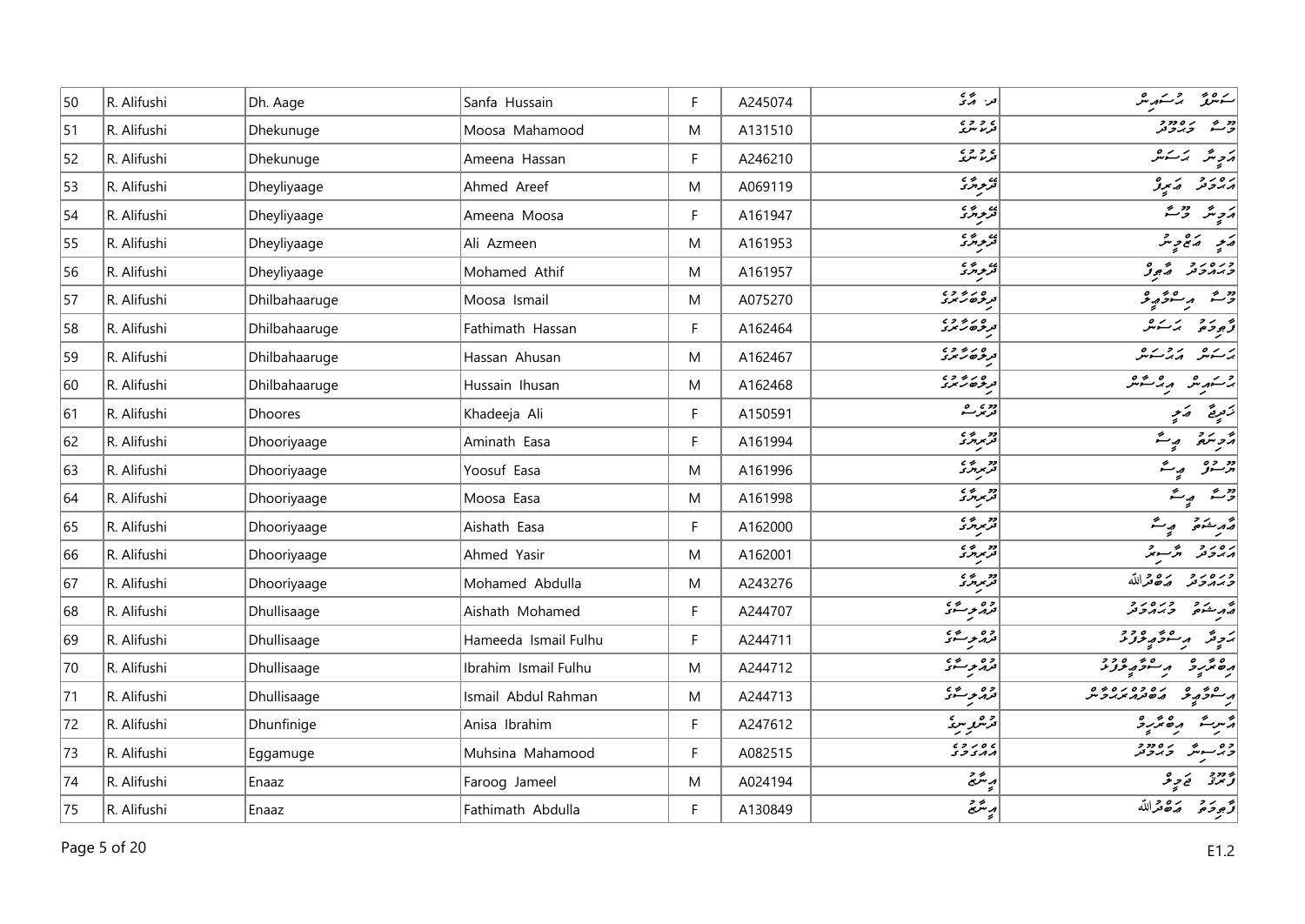| 76  | R. Alifushi | Enaaz                | Raushan Farooq             | F.          | A253524 | لېرىتىنى                     | ىر دىكە ئۇچرە                                                                                         |
|-----|-------------|----------------------|----------------------------|-------------|---------|------------------------------|-------------------------------------------------------------------------------------------------------|
| 77  | R. Alifushi | Ever Green           | Mohamed Naseer             | M           | A078687 | پر پر و بر پر                | ورەرو شبەر                                                                                            |
| 78  | R. Alifushi | Ever Green           | Saamiya Mohamed            | F           | A162556 | <i>، د پره پرې</i> گر        | مقرح وره دو                                                                                           |
| 79  | R. Alifushi | Fahaage              | Khairunnisa Ahmed          | F           | A161918 | د د ،<br>ورد                 | ترمه محمد سرح مدرج مدح مد                                                                             |
| 80  | R. Alifushi | Fahaage              | Hawwa Ahmed                | F           | A161919 | ۇرمى                         | ره ده رورد                                                                                            |
| 81  | R. Alifushi | Fahaage              | Ahmed Azmee                | M           | A161923 | ر و ،<br>توگری               | גפיג גם                                                                                               |
| 82  | R. Alifushi | Fahaage              | Ali Gasim Fulhu            | M           | A161924 | ر بر د<br>تر گر              | ە ئۇسىۋىرى<br>مۇ                                                                                      |
| 83  | R. Alifushi | Fahaage              | Fathimath Rishmee          | F           | A161927 | ۇرگى                         | و و ده برگور                                                                                          |
| 84  | R. Alifushi | Fahaage              | Aishath Hamdhoona          | F.          | A161928 | ۇرمى                         | و در دوره<br>مرد شوه در درس                                                                           |
| 85  | R. Alifushi | Fahaage              | Mariyam Jafna              | $\mathsf F$ | A161929 | ر بر ،<br>تر ر ،             | و مره ده پر                                                                                           |
| 86  | R. Alifushi | Fahaage              | Fathmath Haanee            | F           | A243237 | ۇرمى                         | وٌوِدَهُ رَّسٍ                                                                                        |
| 87  | R. Alifushi | Fahsia               | Aishath Samseera           | F           | A078921 | زهر سبزر                     | ە<br>مەر شىمى سىر سىر                                                                                 |
| 88  | R. Alifushi | Fahsia               | Abdulla Rasheed            | Μ           | A162495 | ره ه<br>د هر سودگر           | برة قرالله بم بنيوتر                                                                                  |
| 89  | R. Alifushi | Falaahee             | Sharafuddeen Ali           | M           | A042407 | ترتژب                        | شەنزۇقىرىش كەمچ                                                                                       |
| 90  | R. Alifushi | <b>Fashion Villa</b> | Adam Ashraf                | M           | A065108 | <br> ۇخەشموقە                | وره کمشوره                                                                                            |
| 91  | R. Alifushi | <b>Fashion Villa</b> | Abdul Shakoor Abdul Rahman | M           | A099172 | <br> زىنەمى <sub>مو</sub> گە | ג ס כ ס ג ב ב כ ג ג ס כ ס ג ס ג ס ס ב ס ג ס ב יית.<br>ה ש ב ער ת יי ב יי ג ע ד ה ש ב ע ה א ב א ב יית. |
| 92  | R. Alifushi | Fashion Villa        | Mohamed Ashraf             | M           | A162626 | ۇ ئەممىموقە                  | ورەرو كەشىرو                                                                                          |
| 93  | R. Alifushi | Fashion Villa        | Ramisa Mohamed             | F           | A247825 | ۇشەمىھوقە                    | تروث ورەرو                                                                                            |
| 94  | R. Alifushi | <b>Fashion Villa</b> | Habeeba Abdul Shakoor      | F           | A247832 | ئۇينىش <sub>ى</sub> رىگە     | ג פים הסינת ביניות בין                                                                                |
| 95  | R. Alifushi | Fashion Villa        | Mariyam Afsaana            | F.          | A247834 | <mark>ۇ خەش</mark> رەقە      | رەرە رەشتر                                                                                            |
| 96  | R. Alifushi | Fehige               | Azeeza Zakariyya           | F           | A034019 | ې ر <sub>ې</sub><br>تر گر    | בִאֲיָם בּא בְאתוּ                                                                                    |
| 97  | R. Alifushi | Fehige               | Ibrahim Rasheed            | M           | A068182 | ې<br>توريخ                   | أرەنۇر ئىسىم                                                                                          |
| 98  | R. Alifushi | Fehige               | Fathimath Azra             | F           | A147907 | ې دې<br>توري                 | و ده ده و                                                                                             |
| 99  | R. Alifushi | Finivaage            | Mohamed Majeed             | M           | A068410 | و سرچء<br>تر                 | ورەرو كەيدۇ                                                                                           |
| 100 | R. Alifushi | Finivaage            | Mareena Moosa              | F           | A162492 | وسرة و                       | كالمحامر معرضة المحاسبة                                                                               |
| 101 | R. Alifushi | Finivaage            | Fathimath Moosa            | F           | A162493 | وسرة و                       | تو برد در م                                                                                           |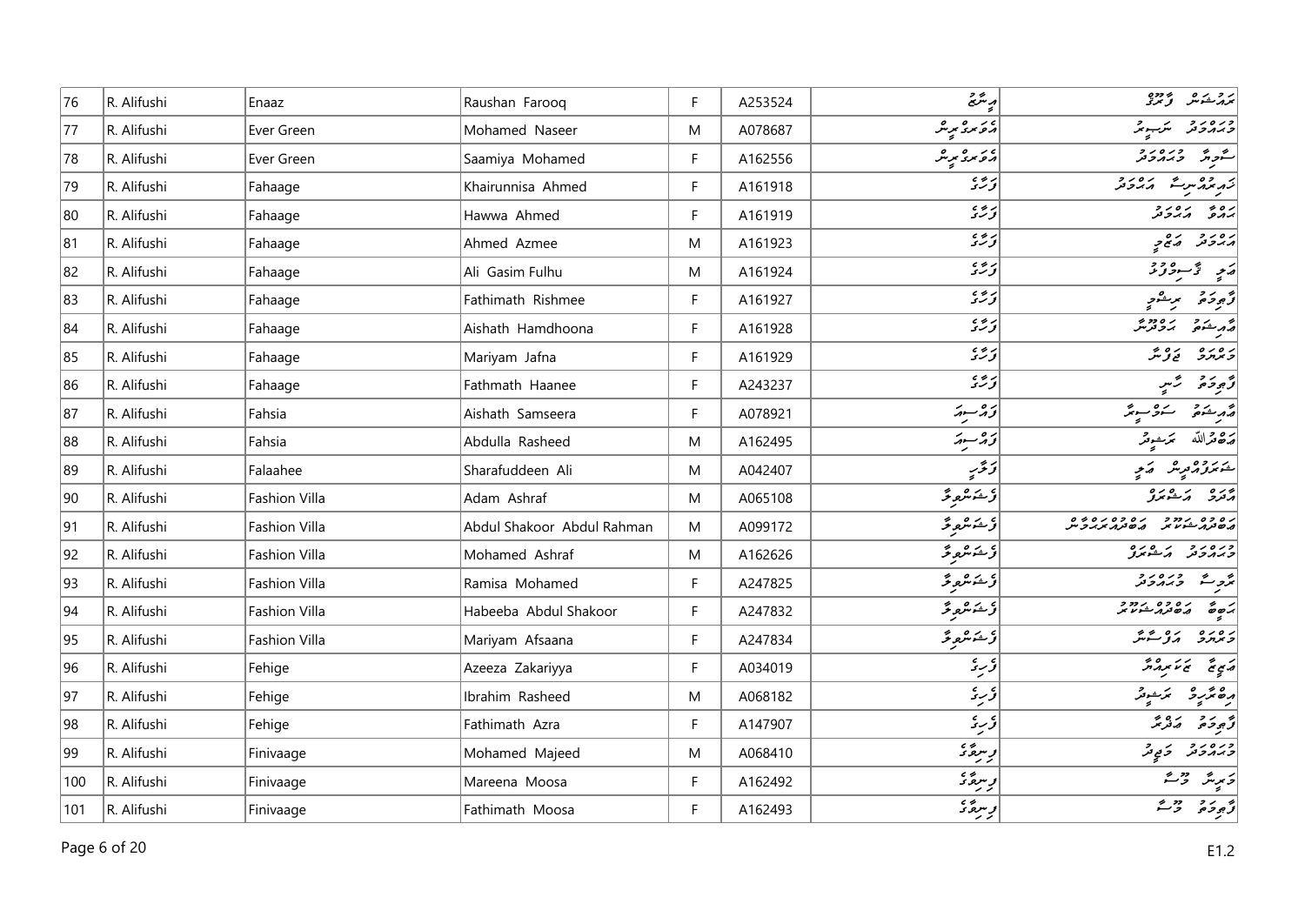| 102 | R. Alifushi | Fulooniyaage     | Ahmed Yoosuf          | M           | A007485 | د دو .<br>تر تر سرد .                           | גם ג' מי כם<br>ג'ג' כנק ה                               |
|-----|-------------|------------------|-----------------------|-------------|---------|-------------------------------------------------|---------------------------------------------------------|
| 103 | R. Alifushi | Fulooniyaage     | Ilyas Yoosuf          | M           | A071129 |                                                 | مەمۇرىئە<br>دد په دو                                    |
| 104 | R. Alifushi | Fulooniyaage     | Aminath Yoosuf        | $\mathsf F$ | A102212 | و دو سرچ <sup>ج</sup>                           | أثر حريحهم<br>دد وه<br>در سور                           |
| 105 | R. Alifushi | Fulooniyaage     | Haleema Ali           | F           | A246259 | و دو بر پر پر<br>تر تر سر پر <sub>ک</sub>       | يَجِعَ الْمَجِ                                          |
| 106 | R. Alifushi | Fulooniyaage     | Ibrahim Rifath        | M           | A246260 |                                                 | دەندە<br>بر و در د<br>برنو <i>م</i> رم                  |
| 107 | R. Alifushi | Fulooniyaage     | Aishath Munasa        | $\mathsf F$ | A246261 | د دو .<br>تر تر سرد .                           | ۇرىئىم ۋىرگ                                             |
| 108 | R. Alifushi | Fulooniyaage     | Moosa Rifau           | M           | A246334 | د دو په په<br>نوموسرد ک                         | وقت بروًم                                               |
| 109 | R. Alifushi | Fulooniyaage     | Mariyam Rifaasha      | $\mathsf F$ | A246336 | ۇ ئۇسرىرى                                       | ر ه ر ه<br>تر بر بر<br>ىرىرگە                           |
| 110 | R. Alifushi | Fusthulhaage     | Abdul Latheef Mohamed | M           | A113874 | د د د د د ،<br>توسع د د                         | ره وه و د و<br>مانه مرمر څېړنې<br>و ره ر و<br>تر پر ژفر |
| 111 | R. Alifushi | Fusthulhaage     | Naseema Mohamed       | F           | A162545 | د ۱۵ د د د<br>تر سومونۍ                         | و ره ر و<br><i>و پر</i> و تر<br>ىئرسىدۇ                 |
| 112 | R. Alifushi | Greenge          | Khadheeja Ahmed       | F           | A244111 | ه مړينو <sup>ه</sup>                            | <br>  تر توريخ<br> <br>برور و                           |
| 113 | R. Alifushi | Greenge          | Amir Ahmed            | M           | A244113 | ه مړسمه<br>د په سر                              | <i>ב בי ה</i> מכת                                       |
| 114 | R. Alifushi | Greenge          | Hussain Saiman        | M           | A244129 | ه مړينو <sup>ه</sup>                            | برسكريش اسكروكش                                         |
| 115 | R. Alifushi | Gulfaamge        | Habeeba Moosa         | $\mathsf F$ | A073163 | د ه و ه ه ،<br>د <del>و</del> تو <del>و</del> د | $27 - 200$                                              |
| 116 | R. Alifushi | Gulfaamge        | Aminath Moosa         | F           | A073164 | د ه و ه ه ،<br>د نروگر                          | أأرمز والمستعمر                                         |
| 117 | R. Alifushi | Gulfaamge        | Khadeeja Moosa        | F           | A147802 | وه پوه ،<br>د تروگر د                           | ترىرى <sup>چ</sup><br>ئىقتى<br>دومثر                    |
| 118 | R. Alifushi | Gulfaamge        | Fathmath Moosa        | F           | A244476 | و ه و ه ه ،<br>د <del>و</del> تو و د            | ء مر د<br>ترجوحرم<br>دومع                               |
| 119 | R. Alifushi | Gulraunaage      | Mariyam Aseela        | F           | A162018 | و ه ر و پر ،<br>د <del>ن</del> ر <i>پر پر</i>   | رەرە كەسىۋ                                              |
| 120 | R. Alifushi | Handhuvarudheyge | Husna Hassan          | F           | A123177 |                                                 | ج <sub>ە</sub> مەشر                                     |
| 121 | R. Alifushi | Handhuvarudheyge | Abbas Ibrahim         | M           | A125656 | ر سرور ورد<br>ر سرفر <i>و بر</i> فرد            | رەپچە<br>ە ھەترىر ۋ                                     |
| 122 | R. Alifushi | Handhuvarudheyge | Mohamed Adam          | M           | A242930 | ر<br>رکسوبرو مرتزی                              | و ر ه ر د<br>تر پر ژ تر<br>پور ہ<br>مرکز                |
| 123 | R. Alifushi | Handhuvarudheyge | Aminath Yasmeen       | F           | A242937 | ر سرچ ر وي ،<br>ر سرچر <i>ي پو</i> تري          | ېژىشو بىر<br>ومحر سرة                                   |
| 124 | R. Alifushi | Hazaareege       | Ali Shareef           | M           | A001405 | ر پر<br>سر پچ میر بر                            | ړې خېږ                                                  |
| 125 | R. Alifushi | Hazaareege       | Hussain Jameel        | M           | A158510 | ىر پۇ بىر ئە<br>سىسىم بىرى                      | جاسكمر شاكم ويحر                                        |
| 126 | R. Alifushi | Hazaarumaage     | Mohamed Moosa         | M           | A121986 | ر ۶ و ۶ ء<br>تر پنج بوری                        | و رە ر د<br><i>د بە</i> پەر<br>دو مح                    |
| 127 | R. Alifushi | Hedeykuri        | Razeena Adam          | F           | A156919 | ە پە ج<br> رىمرىم مېر                           | ىرىپ ئىر ئەزرە                                          |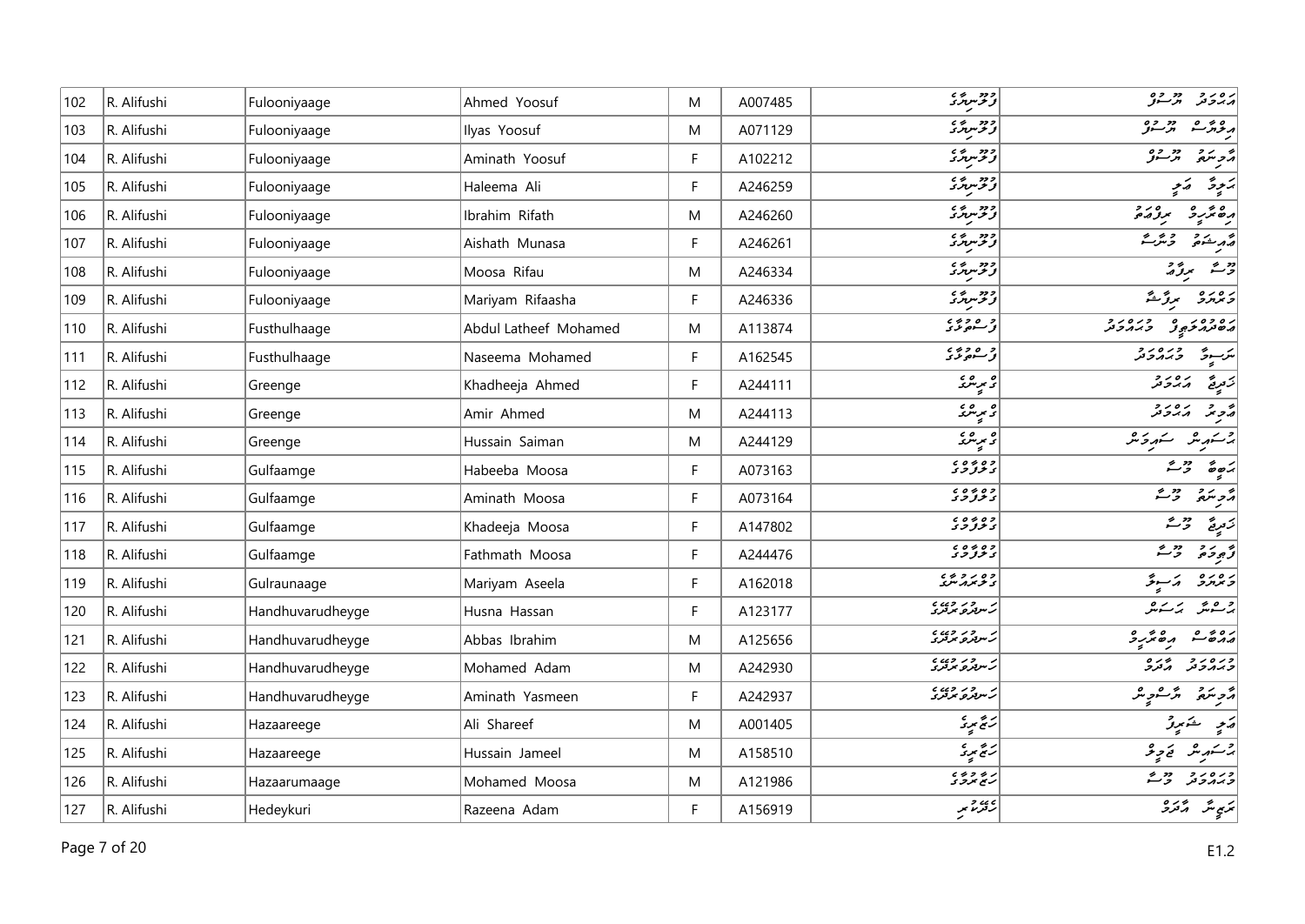| 128 | R. Alifushi | Hedeykuri           | Falaahudhyn Sharafudyn   | M           | A162496 | <br> رتورا سر                              | د وه و شهر د و و د مر د ا               |
|-----|-------------|---------------------|--------------------------|-------------|---------|--------------------------------------------|-----------------------------------------|
| 129 | R. Alifushi | Hedeykuri           | Salahuddeen Sharafuddeen | M           | A243415 | ی در حر<br>رقو <i>ما</i> سر                | بەلەر بەر ئەرزەر بەر                    |
| 130 | R. Alifushi | Hikifinifenmaage    | Maal Abdulla             | M           | A243540 | ار رو سرو عدد تاریخ<br>مسرو سرو شرقه د     | 3 - مَدَّمَّراللَّه                     |
| 131 | R. Alifushi | Hilihilaage         | Haseena Ahmed            | F           | A244455 | رورۇ،                                      | ائەسىپىگە ئەمەدىر<br>ئەسىپىگە ئەبەر قىر |
| 132 | R. Alifushi | Honey Beach         | Gasim Mohamed            | M           | A088574 | ئەس <i>رھەڭ</i><br>ئەس                     |                                         |
| 133 | R. Alifushi | Honey Beach         | Sahaa Gasim              | F           | A408075 | ر سرچ گا                                   | سَدَنَّ تَحْسَنُونَّ                    |
| 134 | R. Alifushi | Husnoo Villa        | Khadheeja Adam           | F           | A162106 | <sup>ح</sup> ەستى <sub>قى</sub> ئە         | زَمْرِجٌ " دُمَرْدُ                     |
| 135 | R. Alifushi | Husnoo Villa        | Abdull Hafeex Mohamed    | M           | A162108 | <sup>ح</sup> ەستى <sub>قو</sub> مۇ         | ره وه رو معروبر و<br>مان ورو بر وبرمان  |
| 136 | R. Alifushi | Husnoo Villa        | Hawwa Zahira             | F.          | A162110 | ر مىق مىقى<br>مەسىر مىق                    | برەغ ئې پر                              |
| 137 | R. Alifushi | Husnoo Villa        | Fathimath Imadhaa        | F           | A162111 | <sup>ح م</sup> ەمت <sub>ى</sub> بۇ         | وتموختم ويحتر                           |
| 138 | R. Alifushi | Husnuheenaage       | Abdulla Aboobakuru       | M           | A026313 | 2 مەيرى <i>يەتك</i>                        | برە تراللە<br>77/77/                    |
| 139 | R. Alifushi | Husnuheenaage       | Sudhuna Abdulla          | F           | A138208 | ر مەش <sub>رىپ</sub> ىدى<br>مەسرىپە        | حورش وكافرالله                          |
| 140 | R. Alifushi | Husnuheenaage       | Ameena Abdul Rahman      | $\mathsf F$ | A242466 | <u>ر موبر پېړۍ</u>                         | ر شهر ده وه دره ده                      |
| 141 | R. Alifushi | Husnuheenaage       | Aminath Shidhuha Hassan  | F           | A261003 | ر مشتر پر سر<br>مسلم                       | أأوسم عورته كالكمل                      |
| 142 | R. Alifushi | Huvandhumaage       | Aishath Gasim            | F           | A244683 | و ر<br>ره سربرو د                          | وكرم شكوته تخ سوفر                      |
| 143 | R. Alifushi | Huvandhumaage       | Abdul Raheem Yoosuf      | M           | A244684 | و ر په ده د<br>رو سربرو د                  | גם כם גם חדשות<br>הסנקו הגב"ח יינ       |
| 144 | R. Alifushi | Huvandhumaage       | Mohamed Yoosuf           | M           | A244685 | و ر په و ده و<br>ر و سربرو د               | כנים בי מי כם<br>כגולכות ותי-ת          |
| 145 | R. Alifushi | Ihuraamuge          | Adam Gasim               | M           | A122934 | د و د و ،<br>د ر ترو د                     | و دره و چې ده                           |
| 146 | R. Alifushi | Ihuraamuge          | Ibrahim Adam             | M           | A122940 | د د بو د ،<br>د رنگرد د                    | ەرھەترىر <sup>ى</sup><br>ر<br>ەردە      |
| 147 | R. Alifushi | Ihuraamuge          | Hawwa Yoosuf             | F           | A162138 | د د بو د ،<br>د ر برو د                    | رەپچ<br>برادى<br>دد به ده               |
| 148 | R. Alifushi | Ihuraamuge          | Moosa Adam               | M           | A162140 | د د بو د ،<br>د رنگرد د                    | دو به عره<br>وب پرترو                   |
| 149 | R. Alifushi | Ihuraamuge          | Faizan Moosa             | M           | A243379 | د رسمبر د بر<br>در سرگر د                  | ۇرىئ شەھ ئەس                            |
| 150 | R. Alifushi | Jaburoalgasdhoshuge | Ali Adam                 | M           | A102211 | ر و 0 ە ر _ە يو و ،<br>تع ن تر بور —دترىرى | أەسم أورد                               |
| 151 | R. Alifushi | Javaahirumaage      | Abdulla Adam             | M           | A244701 | ر پر پر پر پر<br>نے بر برتر <sub>ک</sub>   | ەھىراللە<br>پور ہ<br>مرکزو              |
| 152 | R. Alifushi | Jeeza               | Hawwa Jilana             | F           | A039764 | ي<br>ي                                     | برەۋ ب <sub>و</sub> ۇنتر                |
| 153 | R. Alifushi | Jeeza               | Fathimath Jameel         | F           | A148414 | ے<br>مح <sup>م</sup> ح                     | وَّجِعَةٍ وَجِعْ                        |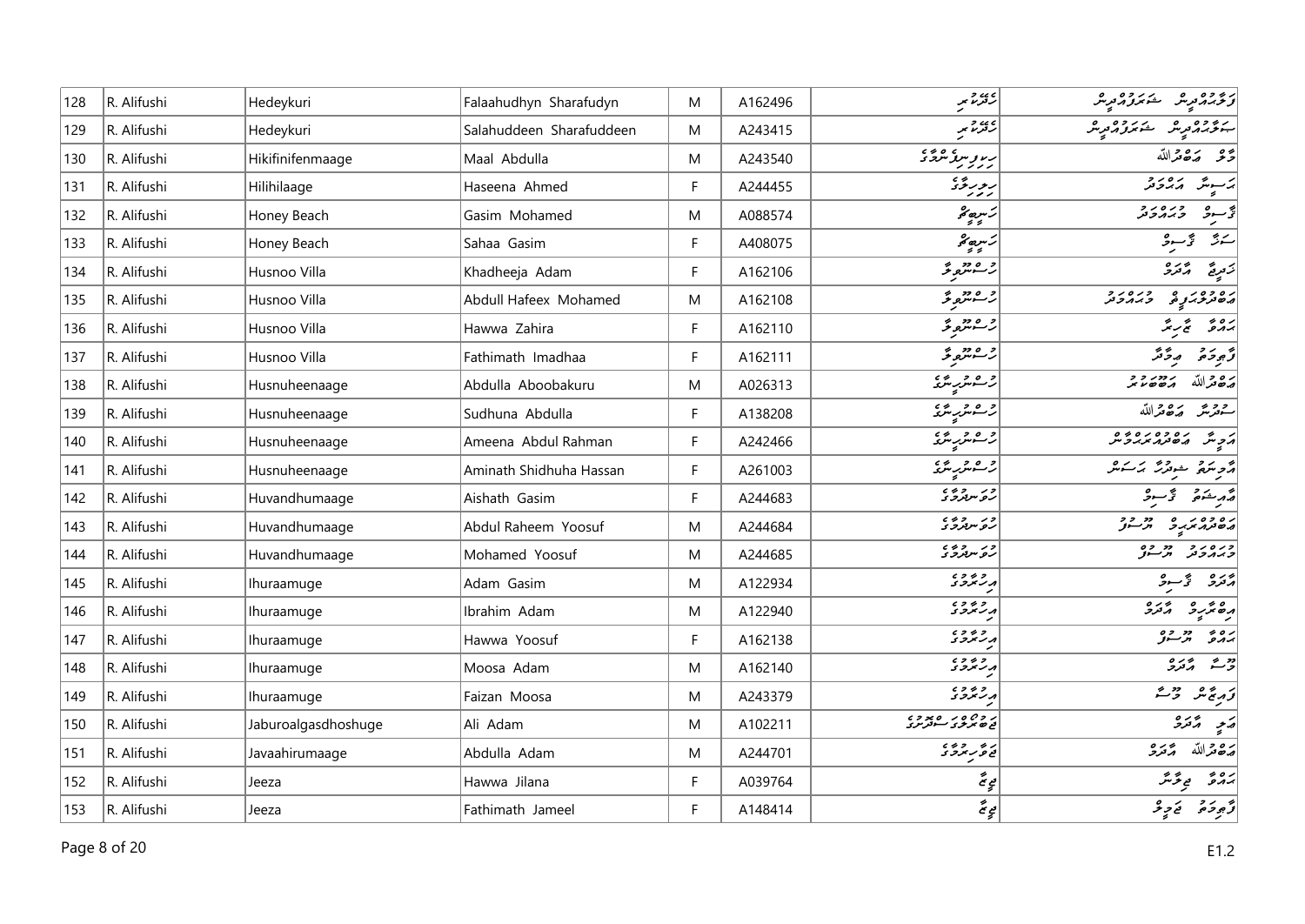| 154 | R. Alifushi | Kaamineege    | Ali Idrees           | M           | A025089 | ېږېږي<br>مريخ                   |                                                                                                 |
|-----|-------------|---------------|----------------------|-------------|---------|---------------------------------|-------------------------------------------------------------------------------------------------|
|     |             |               |                      |             |         |                                 | ړې پرترېږے<br>موس                                                                               |
| 155 | R. Alifushi | Kaamineege    | Ali Idris            | M           | A044770 | مڈحہ سرچ<br>م                   | ړې روزېږے<br>مړ                                                                                 |
| 156 | R. Alifushi | Kaamineege    | Aminath Hanaan       | $\mathsf F$ | A162069 | مۇجەسىدى<br>سىرىپ               | أرمره<br>برىتزىتر                                                                               |
| 157 | R. Alifushi | Kaanimaage    | Faiza Abdul Raheem   | F           | A162475 | اءً سرچ <sup>ء</sup> ِ          | توریخ<br>ره وه ر <sub>و</sub> ه<br>مصرم بربر                                                    |
| 158 | R. Alifushi | Kaanimaage    | Aishath Rishfa       | F           | A162476 | اءً <sub>مرجز</sub> ي           | د مرکز در در در این کشتی به تاریخ<br>مرکز در سنوی<br>ىرىشۇ ئە<br>—                              |
| 159 | R. Alifushi | Kaanimaage    | Ali Islah            | M           | A162477 | ءُ <sub>سرچء</sub> َ            | أقهم وسنوجه                                                                                     |
| 160 | R. Alifushi | Kaanimaage    | Ahmed Nadeem         | M           | A162478 | ځ سرچ <sup>ي</sup>              | رەر ئەتەرە<br>مەركى ئىرىرى                                                                      |
| 161 | R. Alifushi | Kaanimaage    | Jameela Ibrahim      | $\mathsf F$ | A162480 | پ <sup>ه</sup> سرچ <sup>ي</sup> | فأولج وهندرة                                                                                    |
| 162 | R. Alifushi | Kaanimaage    | Yameen Ibrahim       | M           | A162481 | ءُ سرچري<br>م                   | أترج مدارج والمحرج                                                                              |
| 163 | R. Alifushi | Kaanimaage    | Aishath Shaffa       | F.          | A162482 | ءُ سرچءَ<br>ما                  | وكرمشكم الشرور                                                                                  |
| 164 | R. Alifushi | Kaanimaage    | Fathmath Shaniya     | F           | A162483 | ءُ سرچ <sup>ء</sup> ِ           | ے <i>گوس</i> گر<br>وٌ جو حر ح                                                                   |
| 165 | R. Alifushi | Kaanimaage    | Minna Ibrahim        | F           | A162484 | ځ سرچ <sub>ک</sub>              | حرمثر<br>5,50,00                                                                                |
| 166 | R. Alifushi | Kashimaage    | Sifaz Ali            | M           | A096669 | ئەسرچە ئە                       | $\overline{\widetilde{\mathcal{E}}\widetilde{\mathcal{I}}_{\mathcal{S}}^{\mathcal{E}}}$<br>ەكىر |
| 167 | R. Alifushi | Kashimaage    | Shifan Ali           | M           | A096671 | ر<br>ما مرچ ي                   | لمسورٌ مَدَ أَرَضٍ                                                                              |
| 168 | R. Alifushi | Kashimaage    | Naseema Gasim        | F           | A120719 | ر<br>مأمرچۍ                     | مەرسەدىچە<br>تخريره                                                                             |
| 169 | R. Alifushi | Kashimaage    | Fathimath Gasim      | F           | A139060 | ر سرچ ئ                         | سچ سوچ<br>ر                                                                                     |
| 170 | R. Alifushi | Kashimaage    | Nazima Moosa         | F           | A162473 | ر رو ،<br>ما مرچ <sub>م</sub>   | شمۇق ق <sup>ىس</sup>                                                                            |
| 171 | R. Alifushi | Kenereege     | Abdul Latheef Hassan | M           | A142981 | ع مثر پر <sup>ج</sup>           | גם כסג כרי גבית                                                                                 |
| 172 | R. Alifushi | Kenereege     | Mohamed Hassan       | M           | A144409 | ې مه پېړۍ<br>په من              | ورەرو پەسكىر                                                                                    |
| 173 | R. Alifushi | Kenereege     | Hassan Hussain       | M           | A161934 | ع متر پر <sup>ج</sup>           | برسەش برسەملىر                                                                                  |
| 174 | R. Alifushi | Kenereege     | Ibrahim Shihab       | M           | A161937 | ع متر پر <sup>ج</sup>           | شورگر<br>مر<br>ەرھ ئ <sup>ۆ</sup> ر ۋ                                                           |
| 175 | R. Alifushi | Kenereege     | Aminath Hassan       | $\mathsf F$ | A161938 | ، عربر ؟<br>م                   | ۇ ئىستى ئەسكىر                                                                                  |
| 176 | R. Alifushi | Kothari Villa | Maariya Adam         | F           | A243525 | لاە بىرە م <sup>ۇ</sup>         | ومحبر<br>پر ہ<br>مرکز                                                                           |
| 177 | R. Alifushi | Kothari Villa | Adam Ismail          | M           | A243884 | ېدر<br>تامومرو څ                | پور ہ<br>دگرو<br>وسنتجمير                                                                       |
| 178 | R. Alifushi | Kothari Villa | Mohamed Musthafaa    | M           | A243895 | معتمر مرعر محر                  | د پەر پە<br>و ر ه ر د<br><i>و بر د</i> کر                                                       |
| 179 | R. Alifushi | Kothari Villa | Ahmed Faathih        | M           | A243902 | لېزم پره مخه<br>س <u>ربر</u>    | رەرد ۋەر                                                                                        |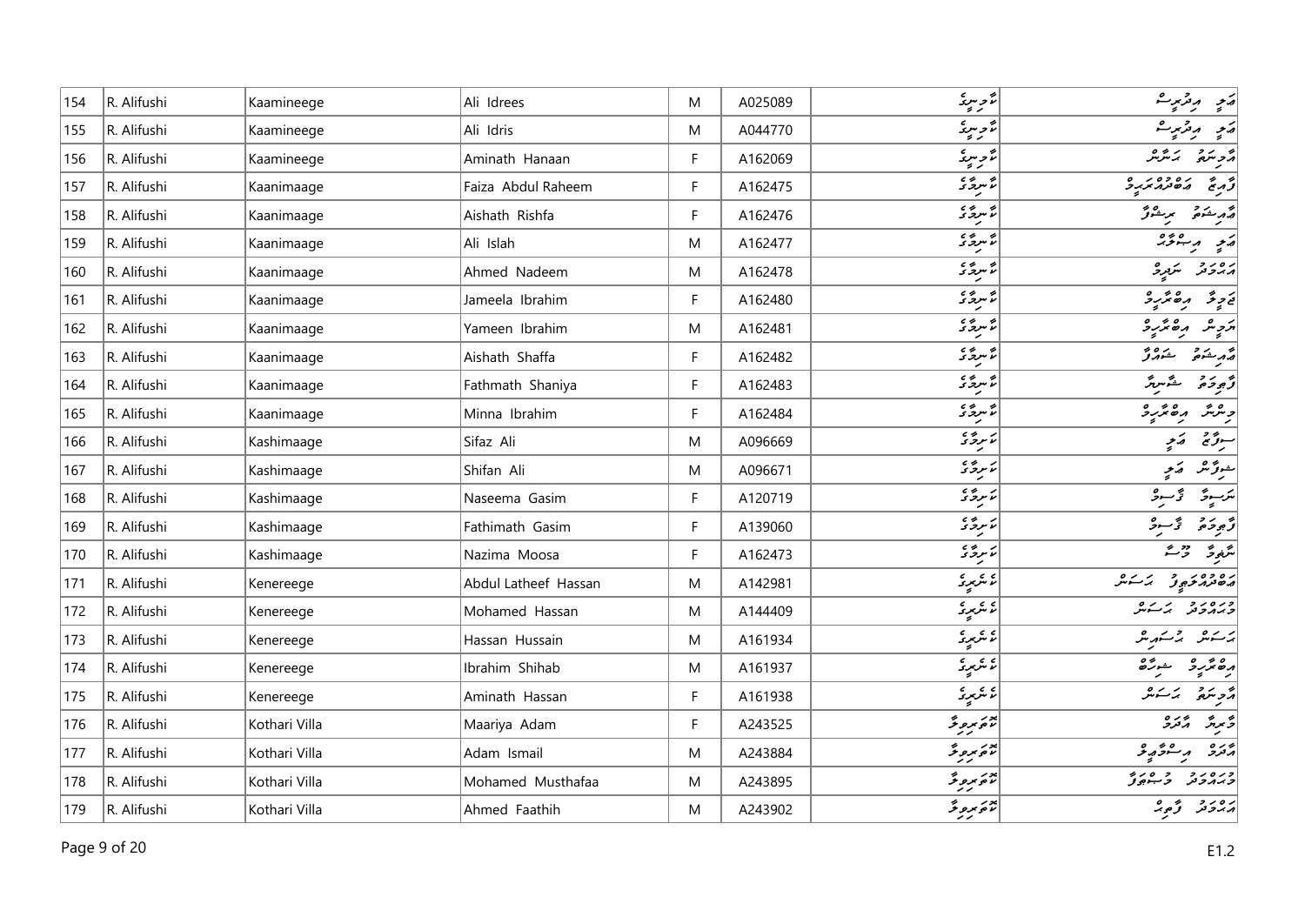| 180 | R. Alifushi | Kothari Villa  | Mishya Adam         | F           | A255765 | معتمر مرعر محر                     | <br> ویشویژ<br> -<br>پر ده<br>د ترو          |
|-----|-------------|----------------|---------------------|-------------|---------|------------------------------------|----------------------------------------------|
| 181 | R. Alifushi | Kudhimaage     | Hussain Nasheed     | M           | A144117 | د پورې<br>  ما مورځ ی              | 2 سەر بىر سىزىيەتى <sup>1</sup>              |
| 182 | R. Alifushi | Kudhimaage     | Ahmed Naseer        | M           | A150621 | ا توریخ می<br>ما توریخ می          | رەرو شبەر                                    |
| 183 | R. Alifushi | Kudhimaage     | Adam Abdulla        | M           | A161962 | ژورځ د                             | وتره وكالآله                                 |
| 184 | R. Alifushi | Kunnaarumaage  | Fathimath Anaa      | F.          | A243524 | د ه پر د پر ،<br>پاسرس پر د د      | قەددە ئەنگە                                  |
| 185 | R. Alifushi | Kunnaarumaage  | Abdulla Yoosuf      | M           | A243858 |                                    | ەھىراللە<br>د د د ه<br>در سور                |
| 186 | R. Alifushi | Kunnaarumaage  | Aishath Wafa        | F           | A243867 | د ه د و د و<br>د سرسربرو د         | أوار ينتما وكر                               |
| 187 | R. Alifushi | Kunnaarumaage  | Aminath Raifa       | F           | A243868 | د ه و د و و ،<br>د سرسربرو د       | أأدشي المروق                                 |
| 188 | R. Alifushi | Lilyge         | Nazima Moosa        | F           | A089686 | موموتى<br>ترىپى                    | تتمعرقه<br>ديو مشر                           |
| 189 | R. Alifushi | Lilyge         | Adam Naseer         | M           | A099469 | مومور<br>مرتو                      | پوره<br>مرکز<br>ىئزىب پر                     |
| 190 | R. Alifushi | Lilyge         | Fathimath Yumna     | F           | A243226 | موموتى<br>مرىچە                    | برد مثر<br>ۇ بوخ تو                          |
| 191 | R. Alifushi | Mareenaage     | Moosa Niyaz         | M           | A143957 | ئەسپەتىكە                          | ارد مسرور به در م                            |
| 192 | R. Alifushi | Mareenaage     | Abdul Raheem Ahmed  | M           | A162460 | -<br> -<br> -                      | גם כם גם גם גם.<br>הסנג <sub>א</sub> גל גרכנ |
| 193 | R. Alifushi | Mareenaage     | Fathimath Leeza     | F           | A162462 | ئە ئېرىترى<br>ئ                    | وٌمودَهُ جِعٌ                                |
| 194 | R. Alifushi | Mareenaage     | Inaath Abdul Maajid | $\mathsf F$ | A253503 | -<br> -<br> -                      | ر دو ده ده ده د                              |
| 195 | R. Alifushi | Maskooraage    | Khadeeja Mahmood    | F           | A023967 | ر ۱۶۵۵ ور<br>تر سور نور            | كزمرة كالمعرود و                             |
| 196 | R. Alifushi | Maskooraage    | Haseena Ahmed       | F           | A126378 | ر ۱۶۵۵ ور<br>تر سور نور            | يرسونتر المهروفر                             |
| 197 | R. Alifushi | Maskooraage    | Thooba Adam Naseer  | F           | A243278 | ر ۱۶۵۵ ور<br>تر سور نیمری          | وده وره برب                                  |
| 198 | R. Alifushi | Mushthareege   | Ishaq Ibrahim       | M           | A235361 | د شور پر <sup>ج</sup>              | وسنتقى وەغرىر                                |
| 199 | R. Alifushi | Naseemee Villa | Ahmed Rasheed       | M           | A163118 | ىئرسوچە بۇ<br>ئىستىقى بىر          | أرەر ئەسىر                                   |
| 200 | R. Alifushi | Naseemee Villa | Ameena Abdulla      | F           | A247489 | ىئەسىرە دېگە<br>ئىستىقىنىشى        | أترحي تتر التكه تتعاملكه                     |
| 201 | R. Alifushi | Naseemee Villa | Sobira Adam         | F           | A247498 | ىئرسوچە <i>بە</i> ئ <sup>ى</sup> ر | بەھە ئەرە                                    |
| 202 | R. Alifushi | Naseemee Villa | Nazim Adam          | M           | A247521 | مەسىرە دۇ.<br>ئىستىقىنىڭ           | شهور ورو                                     |
| 203 | R. Alifushi | Naseemee Villa | Hussain Shiwaz      | M           | A247524 | ىئرسوچە بۇ<br>ئىستىقى ئىس          | جرست <sub>و</sub> رشر سو <i>ق</i> ع          |
| 204 | R. Alifushi | Naseemee Villa | Aishath Uzma        | F           | A255622 | ىئرسوچە بۇ                         | و مر شو د<br>مر<br>و و ه<br>د س              |
| 205 | R. Alifushi | Nedhunge       | Abdulla Gasim       | M           | A152141 | ے و ہ ۽<br>سربرسر                  | مَدْهُ قَدْاللّه تَحْ - وْ                   |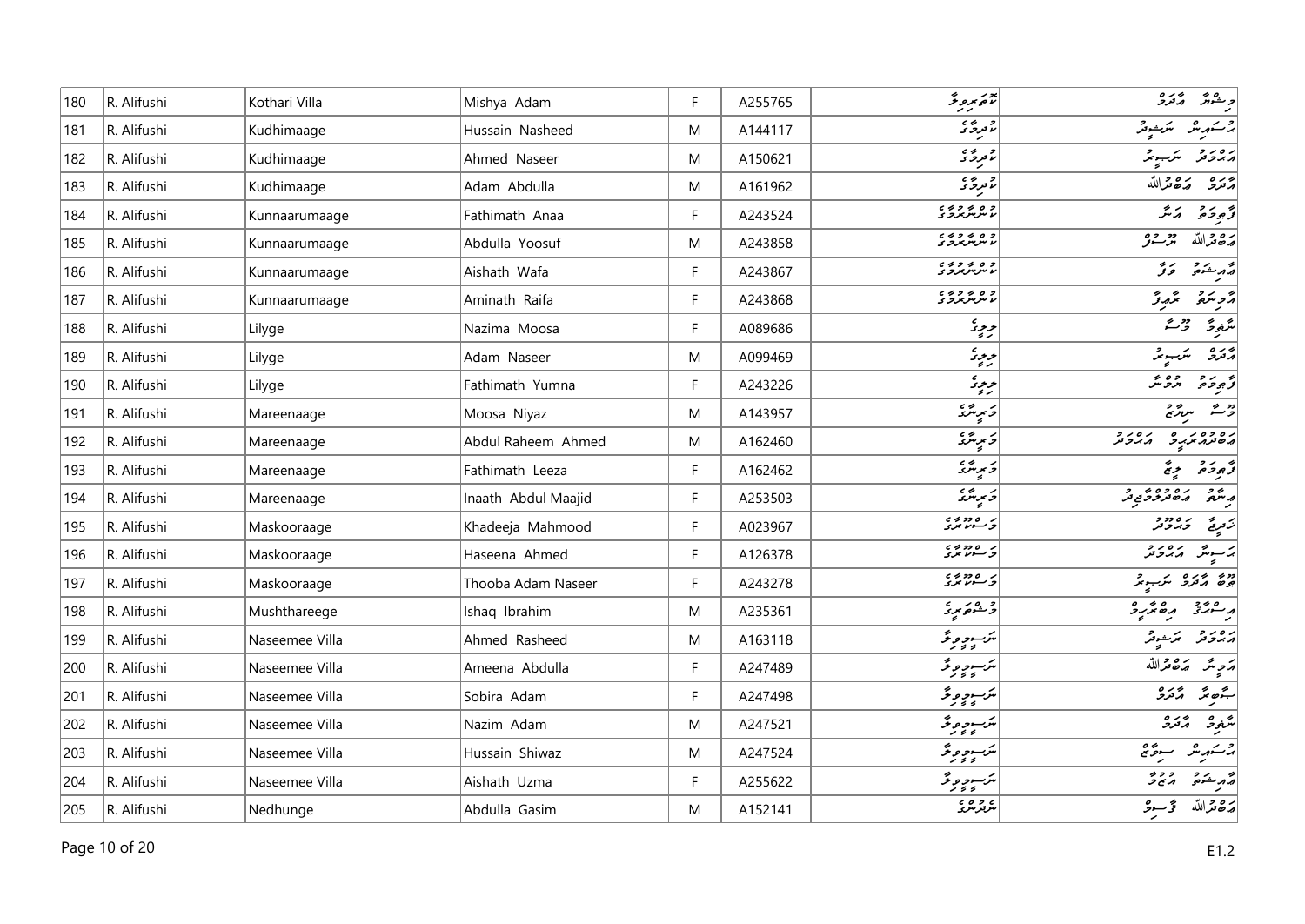| 206 | R. Alifushi | Noomasge      | Nareena Idrees    | F  | A243371 | ددر ه ،<br>مرد سو                     | سَرَسٍتَدَ وَفَرْسٍةٌ                   |
|-----|-------------|---------------|-------------------|----|---------|---------------------------------------|-----------------------------------------|
| 207 | R. Alifushi | Noorange      | Mohamed Zahir     | M  | A082579 | دد بر ه ،<br>سرپرسر                   | ورەرو پەرىر                             |
| 208 | R. Alifushi | Noright Villa | Abdulla Saeed     | M  | A243581 | مرتمه بحرقه                           | <mark>برة ق</mark> رالله<br>سکھرىتر     |
| 209 | R. Alifushi | Noright Villa | Khadeeja Abdulla  | F  | A244330 | ترىئە قحوقر                           | ترىرىتج<br>ئىسىم<br>وكافرالله           |
| 210 | R. Alifushi | Noright Villa | Adam Saeed        | M  | A244333 | ترىئەرغورگ                            | پەرە<br>مەنىرى<br>سە پەتىر              |
| 211 | R. Alifushi | Noright Villa | Fathmath Saffnaz  | F  | A244345 | ترىئە غوڅ                             | ۇ بەرە سەۋلىرى                          |
| 212 | R. Alifushi | Noright Villa | Hassan Saeed      | M  | A244353 | لترىئىر <u>ھ</u> و چ                  | برسە ئىر ئىر                            |
| 213 | R. Alifushi | Noright Villa | Yoosuf Saeed      | M  | A253514 | ترىئىر غورقم                          | دو وه د سته تر                          |
| 214 | R. Alifushi | Olhumasge     | Ahmed Adam        | M  | A162442 | بر و بر ره و<br>مرکز دستور            | ر ہ ر د پر ہ<br>גرچي گھر                |
| 215 | R. Alifushi | Olhumasge     | Aishath Adam      | F. | A162443 | پر ور رہ ۽<br>مرڪبور                  | و شهر و دره<br><i>م</i> گرشتو گرفر      |
| 216 | R. Alifushi | Radiumge      | Aishath Abdulla   | F  | A162424 | ړ ده ده<br>مرغ درو د                  | مُمشَمَّ مَصْمَّللَّه                   |
| 217 | R. Alifushi | Radiumge      | Haseena Abdulla   | F  | A162425 | ې ده ې<br>مرو ترو د                   | بَرْسِمْتُ صَدْرَةَ اللّهَ              |
| 218 | R. Alifushi | Radiumge      | Fathimath Sazla   | F  | A162426 | ړ ده ده<br>مرغ درو د                  | قرموخرم سنعمر                           |
| 219 | R. Alifushi | Radiumge      | Ibrahim Shaaheen  | M  | A162427 | ې ده په<br>مربورۍ                     | رە ئەرد<br>ے <i>گے بے ب</i> ھر          |
| 220 | R. Alifushi | Raiyvilaage   | Ali Aboobakuru    | M  | A096200 | ره<br>مر <sub>گ</sub> وعو څر          | 55/20/22                                |
| 221 | R. Alifushi | Rankokaage    | Mohamed Zareer    | M  | A039335 | ر ەيدىر<br>بىر سرىرىرى                | ورەرو پەيد                              |
| 222 | R. Alifushi | Rankokaage    | Ahmed Zareer      | M  | A104861 | ر ٥ پر دي<br>برس د د ک                | د د د د سي مړينه                        |
| 223 | R. Alifushi | Rankokaage    | Ismail Naufal     | M  | A162455 | ر ٥ پر <i>٤ ٥</i><br>برس <i>٧ ٧ ي</i> | وسنتصرف لتتعارفه                        |
| 224 | R. Alifushi | Rankokaage    | Mariyam Zoona     | F  | A167315 | ر ٥ پر <i>٤ ٥</i><br>بر سربر ر        | ر ہ رہ ہوتے<br>تر ہر پر فرنگر           |
| 225 | R. Alifushi | Reehussobaa   | Hunais Ali        | M  | A162079 | ابر جەھ بەيج<br>ئ <sup>ە</sup>        | رئىتىر شەھ كەنچە                        |
| 226 | R. Alifushi | Riveli        | Adam Abdul Rahman | M  | A042237 | برءٌ مِر                              | پره ره ده ده په و.<br>مهرچ می هم مرد مر |
| 227 | R. Alifushi | Riveli        | Aminath Adam      | F  | A144579 | برۂعر                                 | ړ ده په ده ده ده د                      |
| 228 | R. Alifushi | Riveli        | Fathimath Zunaira | F  | A247604 | برۂعر                                 | قهوجو للمتمر                            |
| 229 | R. Alifushi | Riveli        | Midhath Adam      | M  | A255628 | برۂعر                                 | تر تر ژم<br>  تر تر مو<br>ەرگەر         |
| 230 | R. Alifushi | Riveli        | Noohu Adam        | M  | A255630 | برة و                                 | میں شدہ                                 |
| 231 | R. Alifushi | River         | Mohamed Naseem    | M  | A244252 | مرحكر                                 | ورەر ئەسرو                              |
|     |             |               |                   |    |         |                                       |                                         |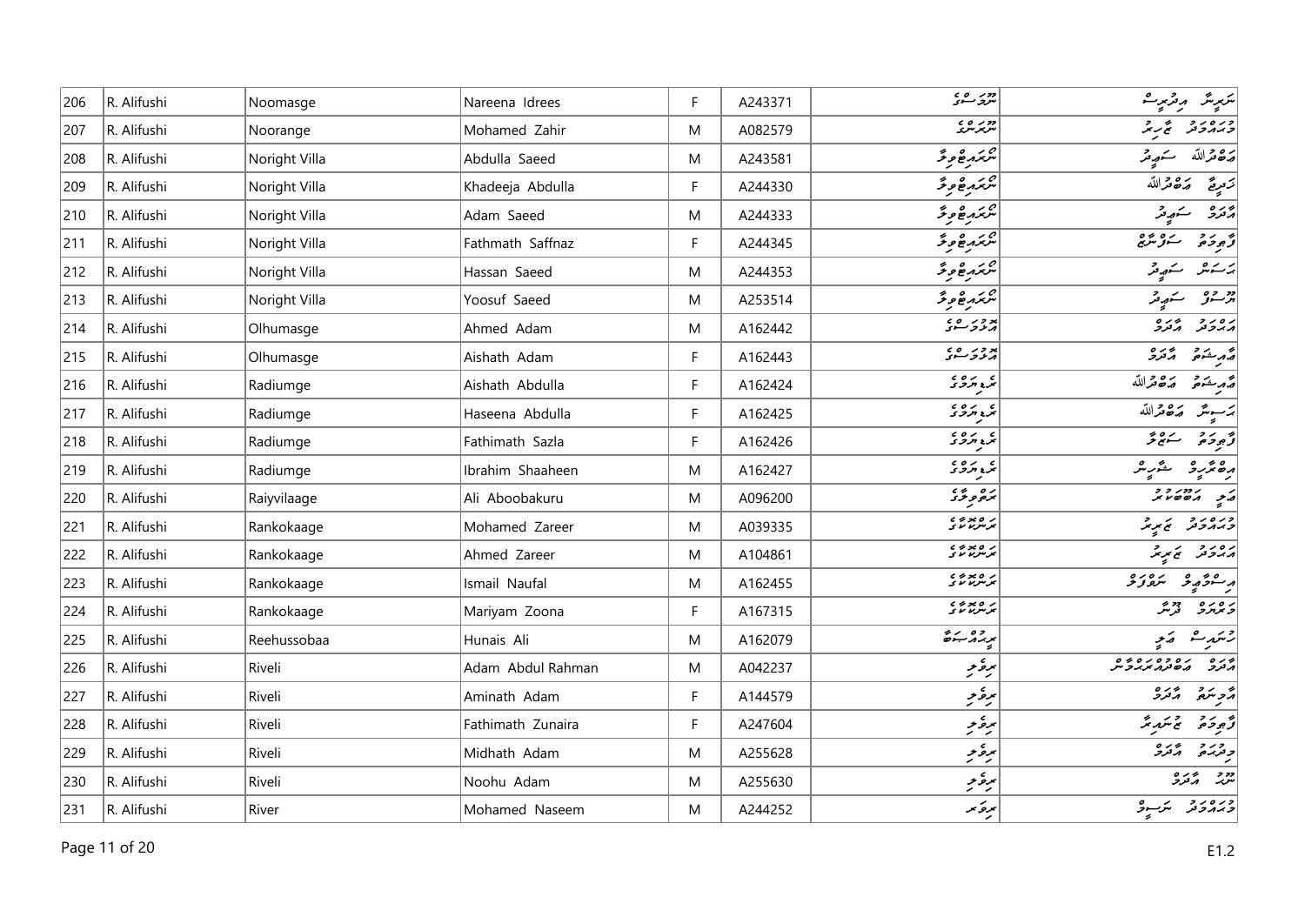| 232 | R. Alifushi | River           | Muslima Mohamed          | F. | A244257 | ىرەكىر                       | و رە ر د<br>تر پر تر تر<br>ۇ شوچۇ                                        |
|-----|-------------|-----------------|--------------------------|----|---------|------------------------------|--------------------------------------------------------------------------|
| 233 | R. Alifushi | River           | Musliha Mohamed          | F  | A244260 | ىرەكىر                       | و ر ه ر و<br><i>و پر</i> و تر<br><sub>د</sub> مشورتهٔ                    |
| 234 | R. Alifushi | River           | Aishath Saadhuna         | F. | A249081 | ابربرته                      | شۇ تەرتىر<br>پ <sup>و</sup> پر ڪچھ                                       |
| 235 | R. Alifushi | Rosemeed        | Abdulla Mohamed          | M  | A244245 | ە ھەم ھەم<br>مەنبى ھەم يە    | ەھىراللە<br>و ره ر د<br><i>د ب</i> رگرمر                                 |
| 236 | R. Alifushi | Rosemeed        | Fathimath Ibrahim        | F  | A244249 | ە ە<br>ئىرىنى جەنج           | برە ئۆر ۋ<br>وٌ جو رَ ح                                                  |
| 237 | R. Alifushi | Saaraas         | Abdul Qadir Abdul Rahman | M  | A072623 | ستمبرَّسه                    | ر ه وه په د د ر و وه ر ه په ه<br>پره ترڅنځ تر پر ه په ه تربر بر پر       |
| 238 | R. Alifushi | Saaraas         | Aminath Abdul Gadir      | F  | A103907 | سەئەر شە                     |                                                                          |
| 239 | R. Alifushi | Saaraas         | Fareedha Ali             | F  | A147705 | سەئەر ئە                     | وَ پرش کر پر                                                             |
| 240 | R. Alifushi | Saaraas         | Fathimath Dhiyana        | F. | A163127 | سە ئەر ئە                    | و ده مرمزمتر                                                             |
| 241 | R. Alifushi | Saaraas         | Mariyam Hasma            | F. | A247845 | سە ئەرمىس                    | ر ه ر ه<br><del>د</del> بربرگ<br>برُسْرَة                                |
| 242 | R. Alifushi | Saaraas         | Ibrahim Aslam            | Μ  | A247849 | شەئەر ھ                      | وەترىرى ئەسىرى                                                           |
| 243 | R. Alifushi | Sabaanaa        | Zahiya Arif              | F  | A104038 | ئەھ ئىر                      | يحرير أيسرو                                                              |
| 244 | R. Alifushi | Sabaanaa        | Sobira Waheed            | F. | A163123 | ئەڭ بىر                      | بەھەر كەر                                                                |
| 245 | R. Alifushi | Sabaanaa        | Agisa Waheed             | F  | A247817 | ئەڭ بىر                      | پر پر پر پر پر                                                           |
| 246 | R. Alifushi | Seepiyaage      | Abdulla Ali              | M  | A026437 | —وېر پر ئ                    | برة قرالله بريحي                                                         |
| 247 | R. Alifushi | Seepiyaage      | Badhurunnisaa Ahmed      | F  | A162075 | سه و دیگری<br>پروگری         | ם בניבח תיי היה ביב                                                      |
| 248 | R. Alifushi | Silvaruge       | Mariyam Saeeda           | F. | A098640 | ر وه ر و ،<br>سونژونور       | و مرد در د                                                               |
| 249 | R. Alifushi | Sosunge         | Rugiyya Hussain          | F  | A085351 | <u>مى ئەيتى ي</u>            | جروح برسكور                                                              |
| 250 | R. Alifushi | Sosunge         | Habeeba Adam             | F. | A247315 | <u>مى ئەيدى</u>              | $\begin{array}{c} \circ \\ \circ \\ \circ \end{array}$<br>پور ہ<br>مرتزو |
| 251 | R. Alifushi | Thandiraiymaage | Adam Rasheed             | M  | A146663 | ر<br>موسع بره و <sup>ی</sup> | پر ده<br>  مرکزی پر شوتر                                                 |
| 252 | R. Alifushi | Thandiraiymaage | Aneesa Yoosuf            | F  | A150410 | ە سرە ئەھ دى                 | ړ <sub>سو</sub> ر پو ده<br>لريپ                                          |
| 253 | R. Alifushi | Thandiraiymaage | Mumina Sodha             | F  | A162530 | ە سرىم بۇ                    | دو شه سکر                                                                |
| 254 | R. Alifushi | Thileyruge      | Aminath Mohamed          | F. | A063998 | ړ، و ،<br>حومز پر ي          | أثر شروع وبره درو                                                        |
| 255 | R. Alifushi | Thileyruge      | Aminath Aroosha          | F. | A214128 | ړ، و ،<br>مومونور            | أزويتهم أرددي                                                            |
| 256 | R. Alifushi | Thileyruge      | Mohamed Areesh           | M  | A243532 | ر، و ،<br>مومومرد            |                                                                          |
| 257 | R. Alifushi | Thileyruge      | Adam Imran               | M  | A243916 | ر، و ،<br>مومومرد            | دره مود شده<br>منتزی موس                                                 |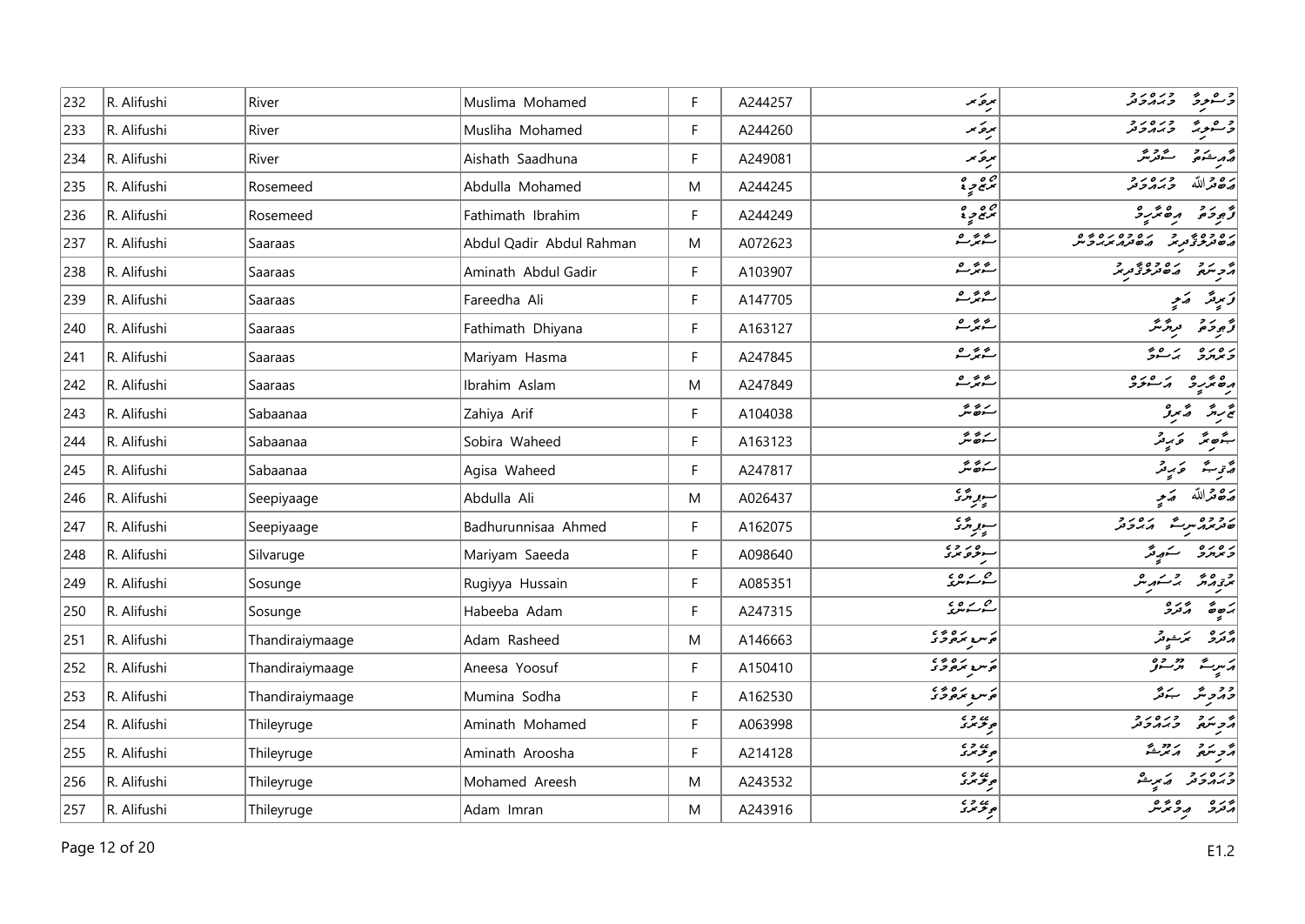| 258 | R. Alifushi | Thoathaage   | Moomina Hassan    | F. | A162048 | ج ء ج<br>  حو جو بر   | د در ش<br>برسەمىر                                  |
|-----|-------------|--------------|-------------------|----|---------|-----------------------|----------------------------------------------------|
| 259 | R. Alifushi | Thoathaage   | Mariyam Sharuvana | F. | A162051 | $c \neq c$<br>مح جو ي | ر ه ر ه<br><del>ر</del> بربرو<br>شە ئەرەڭ ئىر      |
| 260 | R. Alifushi | Vaarey Villa | Adam Shareef      | M  | A031968 | په په پخ              | پور ہ<br>پرکرو<br>ڪوبوگر                           |
| 261 | R. Alifushi | Vaarey Villa | Aishath Mohamed   | F. | A081351 | پي په پچ              | و ر ه ر د<br>تر پر ژ تر<br>پر ديگر ج<br>مرکز مشوحو |
| 262 | R. Alifushi | Vaarey Villa | Ali Shareef       | M  | A099405 | په په پخ              | ړکمو شکمونی                                        |
| 263 | R. Alifushi | Vaarey Villa | Mohamed Gasim     | M  | A151022 | ئەنئىرى ئىگە          | و ر ه ر د<br>تر پر ژ تر<br>تۇسىۋ                   |
| 264 | R. Alifushi | Vaarey Villa | Ibrahim Shareef   | M  | A153137 | په په پخ              | ەر ھەترىر <i>3</i><br>شەمرىر                       |
| 265 | R. Alifushi | Vaarey Villa | Khadeeja Ali      | F. | A160074 | ئەنئىرە ئى            | زَمِرِيَّ   دَمِرٍ                                 |
| 266 | R. Alifushi | Vaarey Villa | Ameera Amir       | F. | A255728 | دسمبر و تر            | پرېر پر دي                                         |
| 267 | R. Alifushi | Vinavi       | Gasim Ali         | M  | A101875 | ويترمر                | ائچ سبز <i>گر</i><br>ەتىر                          |
| 268 | R. Alifushi | Vinavi       | Aminath Fazna     | F. | A147400 | أحر متزجر             | ړ د سرچ<br>تر تنج متر                              |
| 269 | R. Alifushi | Vinavi       | Zubaidha Hussain  | F. | A158837 | أعربتنعر              | تى ھەر تېر سىكەر بىر                               |
| 270 | R. Alifushi | Vinavi       | Fathimath Fajuwa  | F. | A162546 | إقريتنغر              | ا ژه د د<br>تر 2 ش<br>تو ح ح                       |
| 271 | R. Alifushi | Vinavi       | Aishath Fareesha  | F. | A162548 | لعريترحر              | وكالداشكاهي وكالمرسك                               |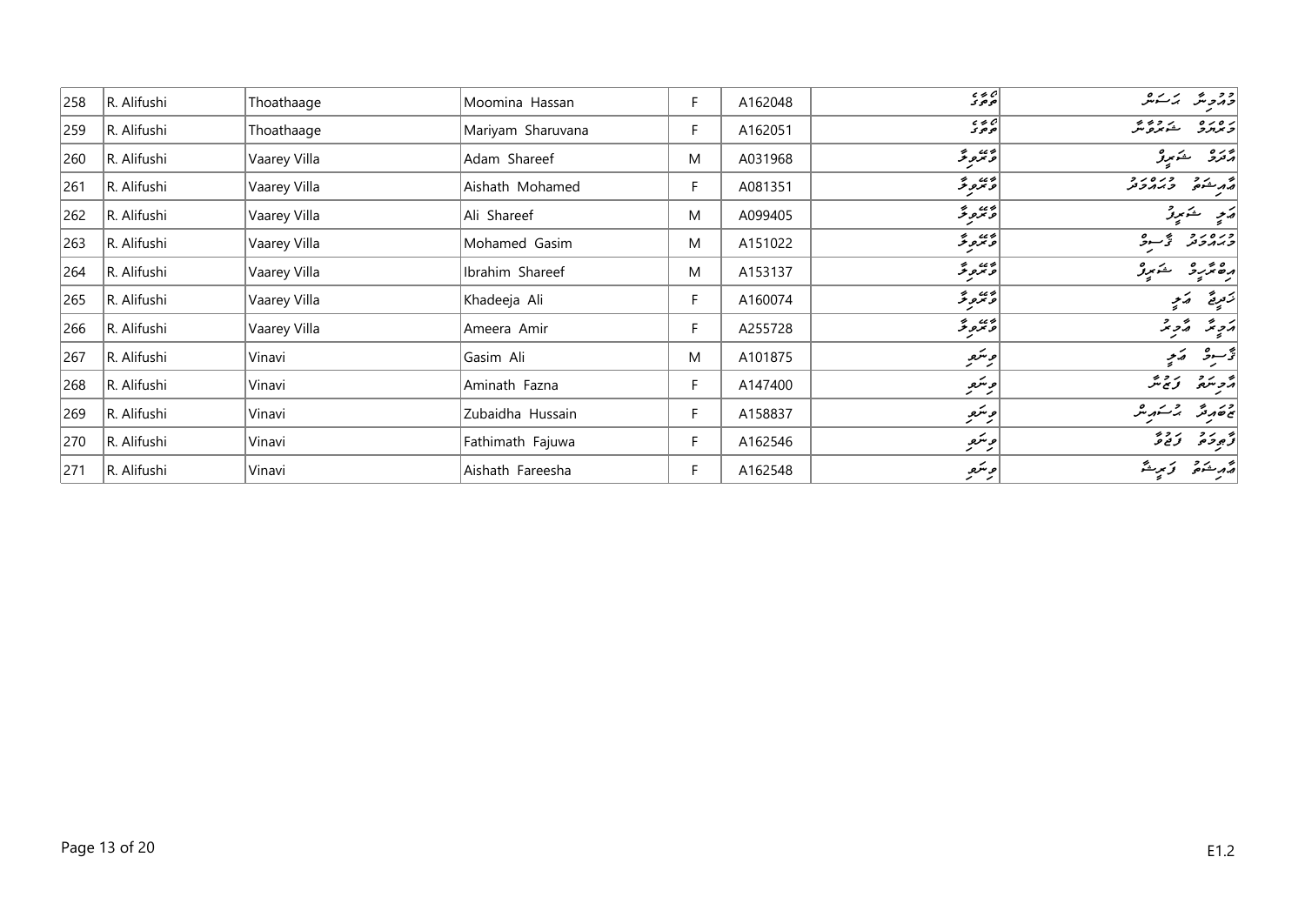## *w7qAn8m? sCw7mRo>u; wEw7mRw;sBo<*

| ' مرمر | 'يئرىثر: |
|--------|----------|
|        |          |
|        |          |
|        |          |

## *w7q9r@w7m> sCw7qHtFoFw7s; mAm=q7 w7qHtFoFw7s;*

| ىر تە | $\mathcal{O} \times$<br>$\sim$ | $\sim$<br>. . | لترنثر |
|-------|--------------------------------|---------------|--------|
|       |                                |               |        |
|       |                                |               |        |
|       |                                |               |        |

| يره | $^{\circ}$ | $\frac{2}{n}$ | $^{\circ}$<br>سرسر. |
|-----|------------|---------------|---------------------|
|     |            |               |                     |
|     |            |               |                     |
|     |            |               |                     |

| ىرتىر: | 。<br>سر سر | .,<br>مرسر |
|--------|------------|------------|
|        |            |            |
|        |            |            |
|        |            |            |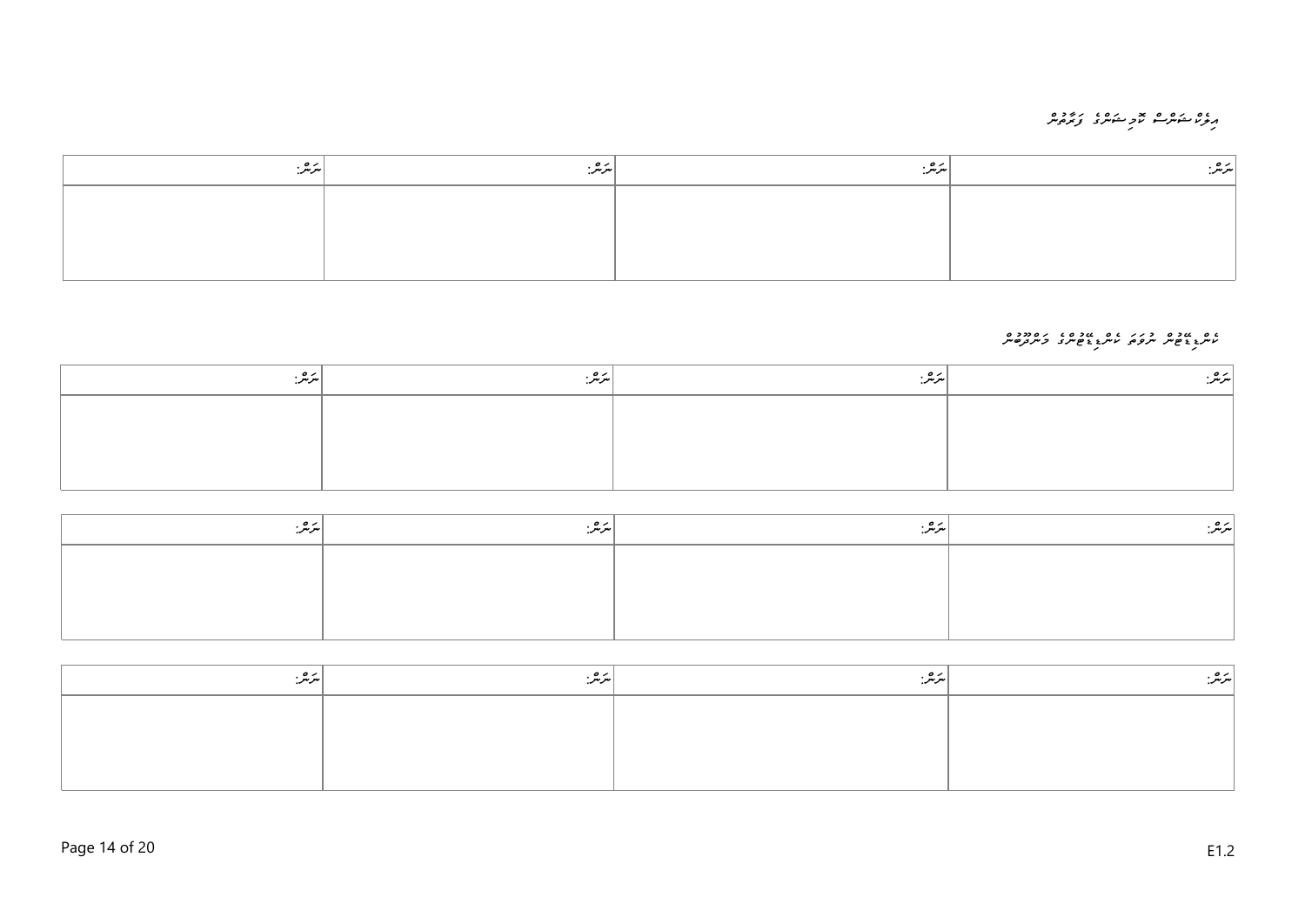| يزهر | $^{\circ}$ | ىئرىتر: |  |
|------|------------|---------|--|
|      |            |         |  |
|      |            |         |  |
|      |            |         |  |

| <sup>.</sup> سرسر. |  |
|--------------------|--|
|                    |  |
|                    |  |
|                    |  |

| ىئرىتر. | $\sim$ | ا بر هه. | لىرىش |
|---------|--------|----------|-------|
|         |        |          |       |
|         |        |          |       |
|         |        |          |       |

| 。<br>مرس. | $\overline{\phantom{a}}$<br>مر مىر | يتريثر |
|-----------|------------------------------------|--------|
|           |                                    |        |
|           |                                    |        |
|           |                                    |        |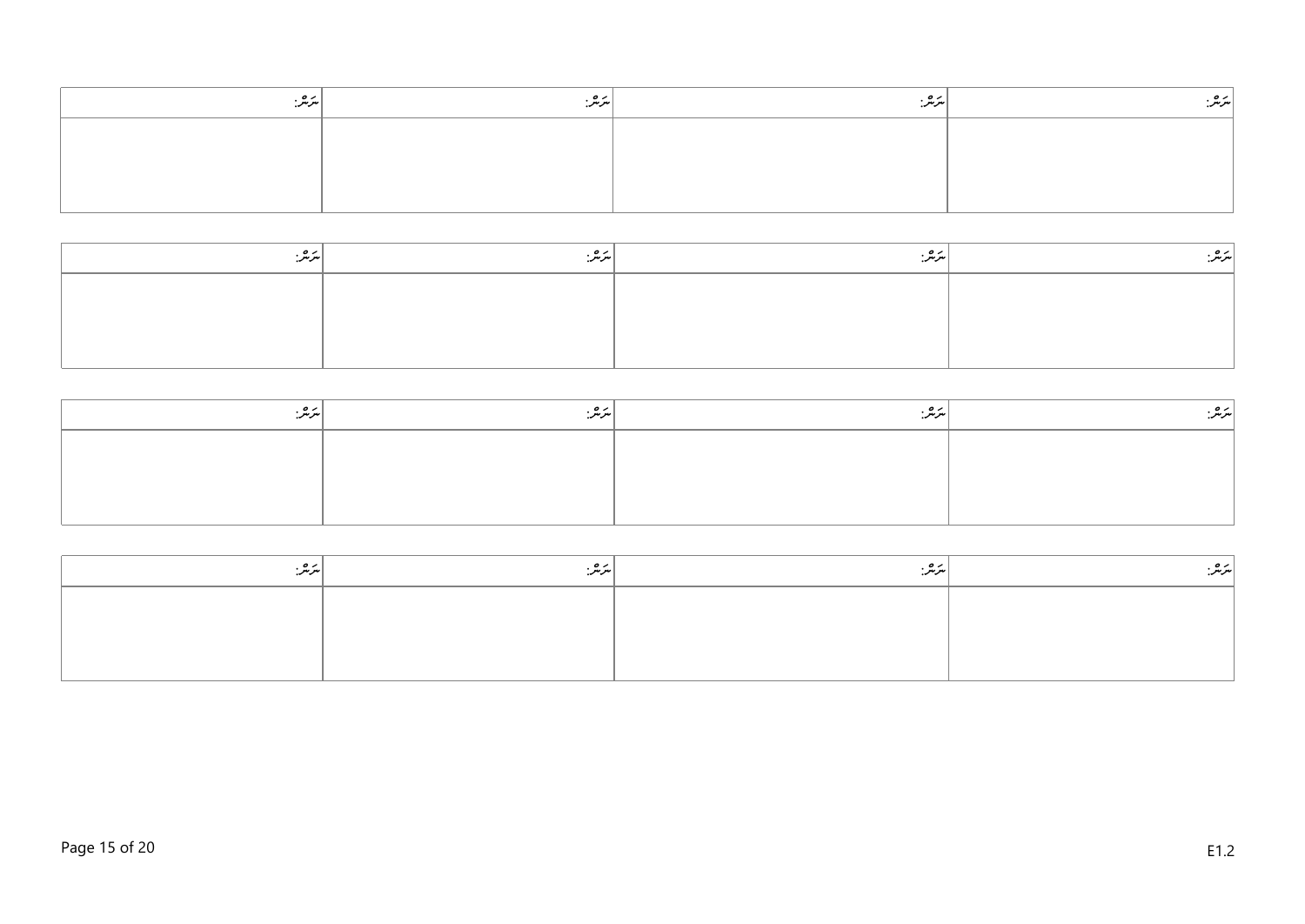| ير هو . | $\overline{\phantom{a}}$ | يرمر | اير هنه. |
|---------|--------------------------|------|----------|
|         |                          |      |          |
|         |                          |      |          |
|         |                          |      |          |

| ىر تىر: | $\circ$ $\sim$<br>" سرسر . | يبرحه | o . |
|---------|----------------------------|-------|-----|
|         |                            |       |     |
|         |                            |       |     |
|         |                            |       |     |

| 'تترنثر: | 。<br>,,,, |  |
|----------|-----------|--|
|          |           |  |
|          |           |  |
|          |           |  |

|  | . ه |
|--|-----|
|  |     |
|  |     |
|  |     |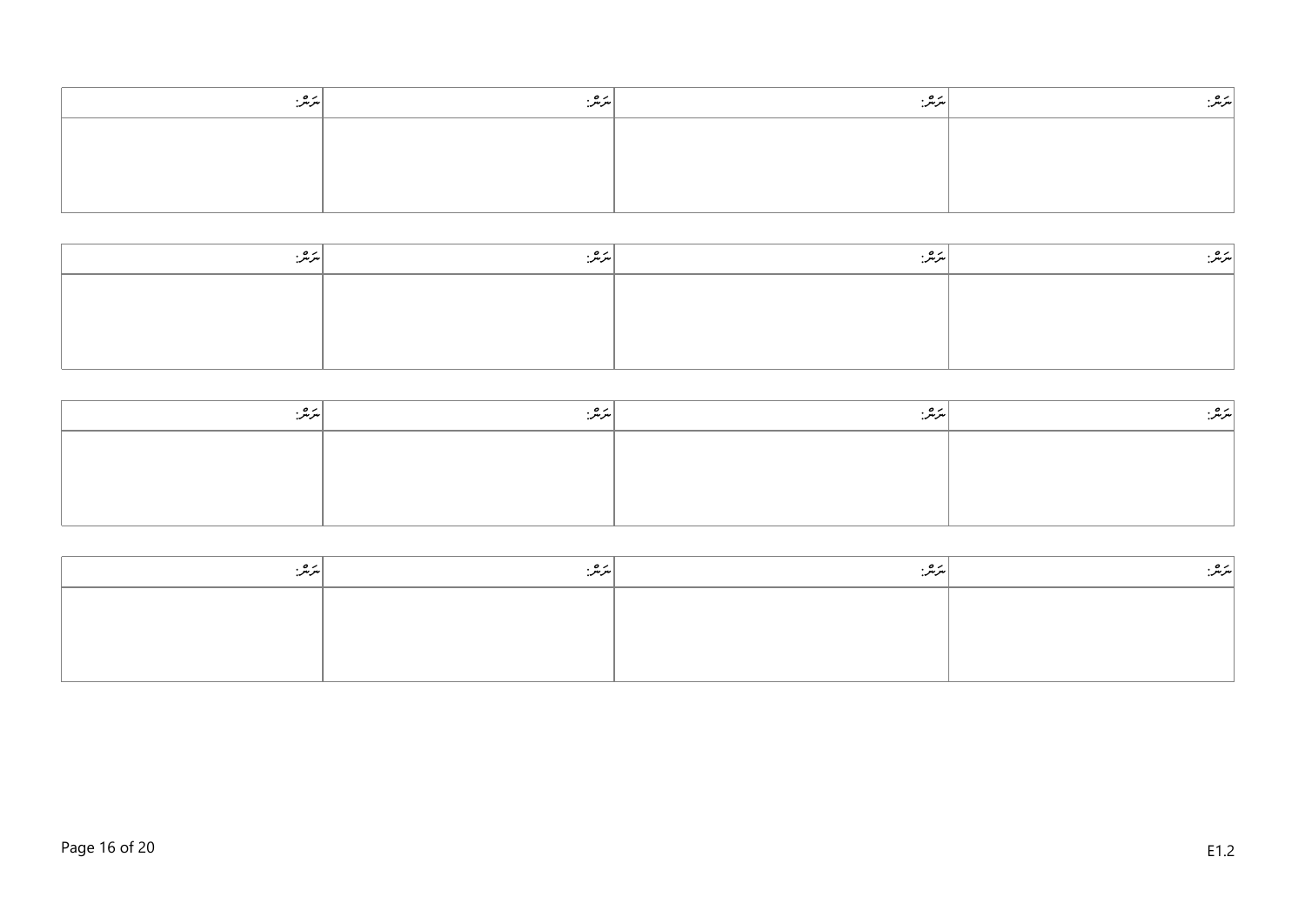| ير هو . | $\overline{\phantom{a}}$ | يرمر | اير هنه. |
|---------|--------------------------|------|----------|
|         |                          |      |          |
|         |                          |      |          |
|         |                          |      |          |

| ىر ھ | $\circ$ $\sim$<br>ا سرسر. | $\circ$ $\sim$<br>' سرسر . | o <i>~</i><br>سرسر. |
|------|---------------------------|----------------------------|---------------------|
|      |                           |                            |                     |
|      |                           |                            |                     |
|      |                           |                            |                     |

| 'تترنثر: | 。<br>,,,, |  |
|----------|-----------|--|
|          |           |  |
|          |           |  |
|          |           |  |

|  | . ه |
|--|-----|
|  |     |
|  |     |
|  |     |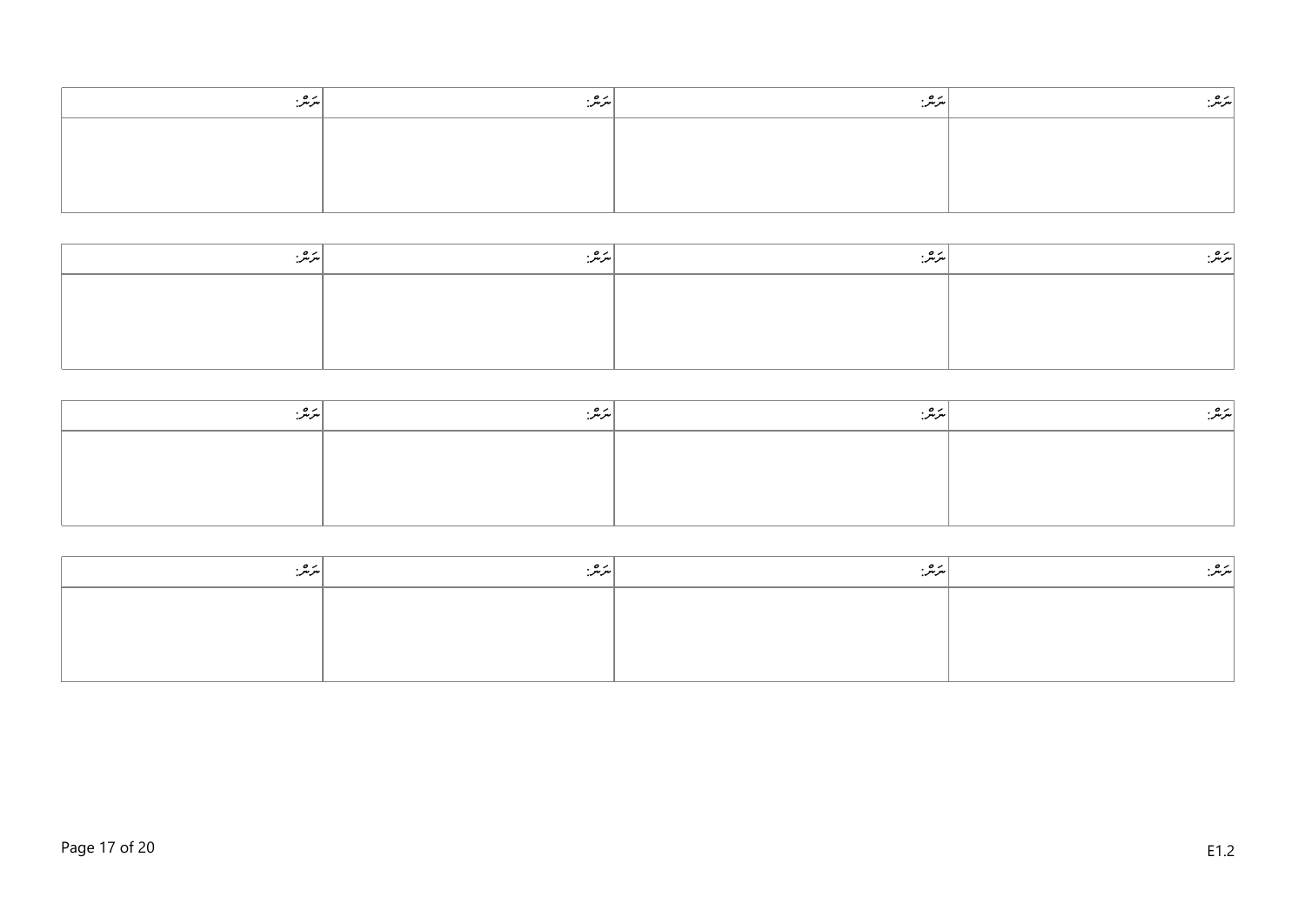| $\cdot$ | 。 | $\frac{\circ}{\cdot}$ | $\sim$<br>سرسر |
|---------|---|-----------------------|----------------|
|         |   |                       |                |
|         |   |                       |                |
|         |   |                       |                |

| ايرعر: | ر ه<br>. . |  |
|--------|------------|--|
|        |            |  |
|        |            |  |
|        |            |  |

| بر ه | . ه | $\sim$<br>سرسر |  |
|------|-----|----------------|--|
|      |     |                |  |
|      |     |                |  |
|      |     |                |  |

| 。<br>. س | ىرىىر |  |
|----------|-------|--|
|          |       |  |
|          |       |  |
|          |       |  |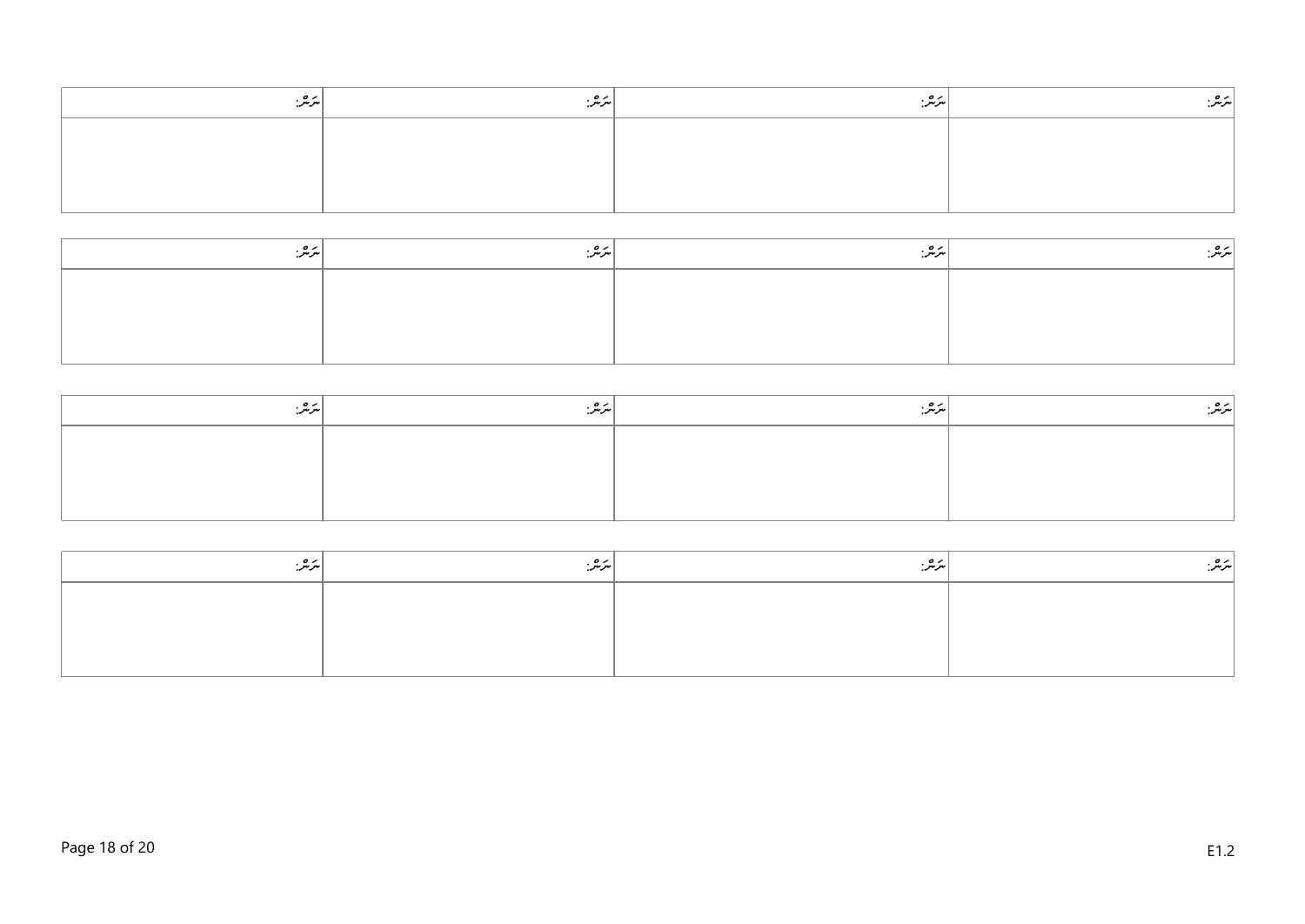| ير هو . | $\overline{\phantom{a}}$ | يرمر | اير هنه. |
|---------|--------------------------|------|----------|
|         |                          |      |          |
|         |                          |      |          |
|         |                          |      |          |

| ئىرتىر: | $\sim$<br>ا سرسر . | يئرمثر | o . |
|---------|--------------------|--------|-----|
|         |                    |        |     |
|         |                    |        |     |
|         |                    |        |     |

| انترنثر: | ر ه |  |
|----------|-----|--|
|          |     |  |
|          |     |  |
|          |     |  |

|  | . ه |
|--|-----|
|  |     |
|  |     |
|  |     |